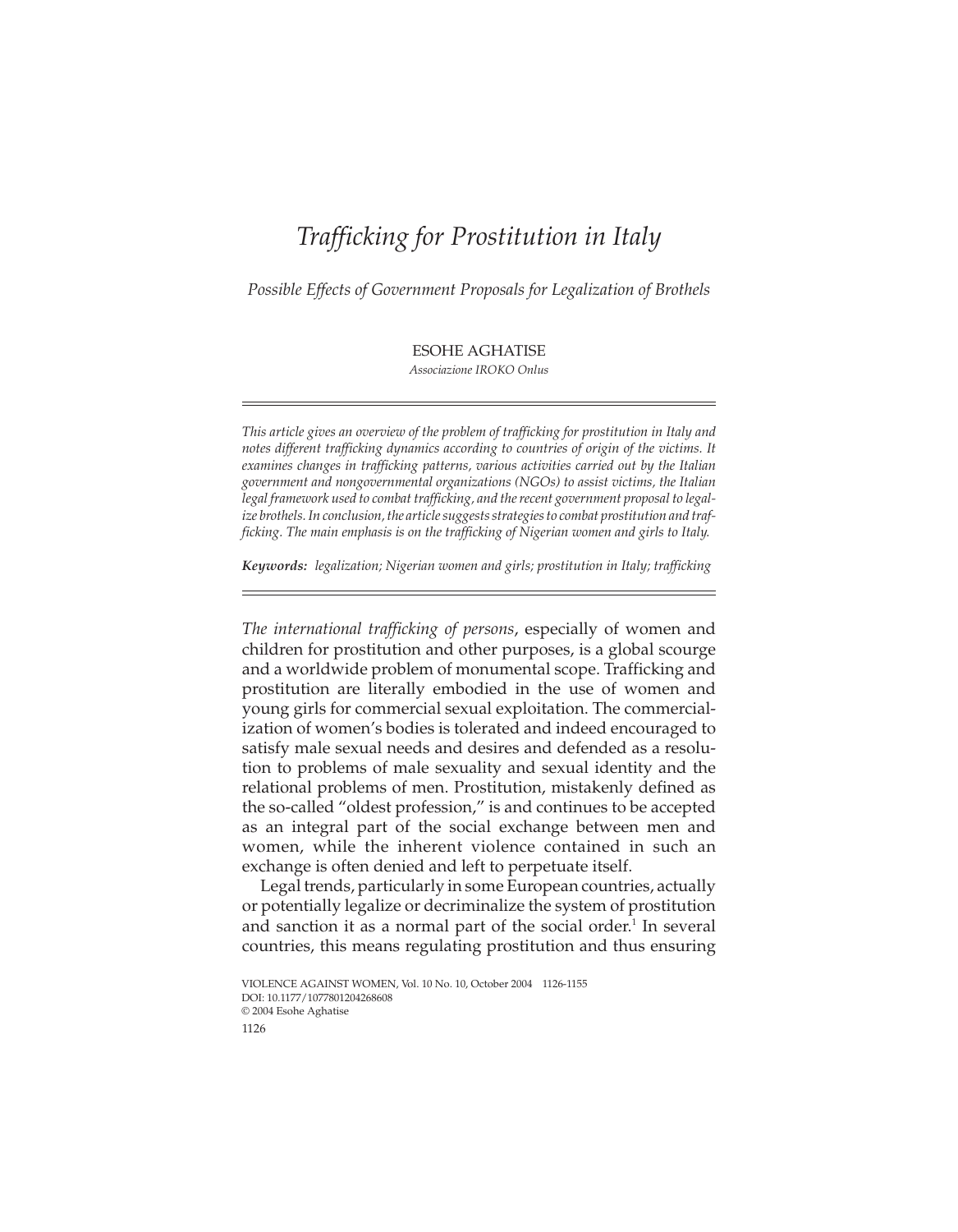its survival and the continued abuse of women and children who are its greatest victims. In other countries, prostitution has been and is being increasingly proposed as an alternative employment outlet for women. State regulation of prostitution, or outright legalization, is often supported by progressive political parties and advocates who claim that some form of legalization/ decriminalization/regulation of prostitution will provide social and economic benefits to women in prostitution industries.<sup>2</sup>

This article examines the insidious nature of prostitution and argues that it is impossible to combat trafficking where prostitution is legally sanctioned. Those who call for an end to the trafficking of women and children and yet support the legalization and thus the expansion of systems of prostitution send contradictory messages. This article illustrates that we cannot end trafficking unless we first put a stop to the commercialization of women's bodies in prostitution. As long as prostitution is tolerated, and governments permit it to be practiced as a legal and valid employment alternative, trafficking in and violence against women will continue.

Trafficking of persons in Italy involves adults and minors trafficked for sex—mostly young women and girls—and adults and children trafficked for labor. Minors are exploited in various illegal activities, which include begging, stealing, illegal international adoptions, pornographic activities, and a possible trading in children for organs. Without any hope of regularizing their legal status, workers are exploited in jobs where they are compelled to labor in subhuman conditions and often employed in criminal activities. Most women and young girls are exploited in prostitution.

The phenomenon of foreign women and girls who line the roadsides of Italy, having been sold into prostitution, has become a notorious fact of Italian life. Most of the women and girls come from Africa and from Eastern Europe where they have been lured into prostitution with the promise of higher earnings. Others may think they are coming to work in nightclubs as dancers or entertainers.

Nigeria is the main country of origin for women and girls who are sold into prostitution in Italy. The highest numbers of trafficked women and girls into Italy come from Nigeria and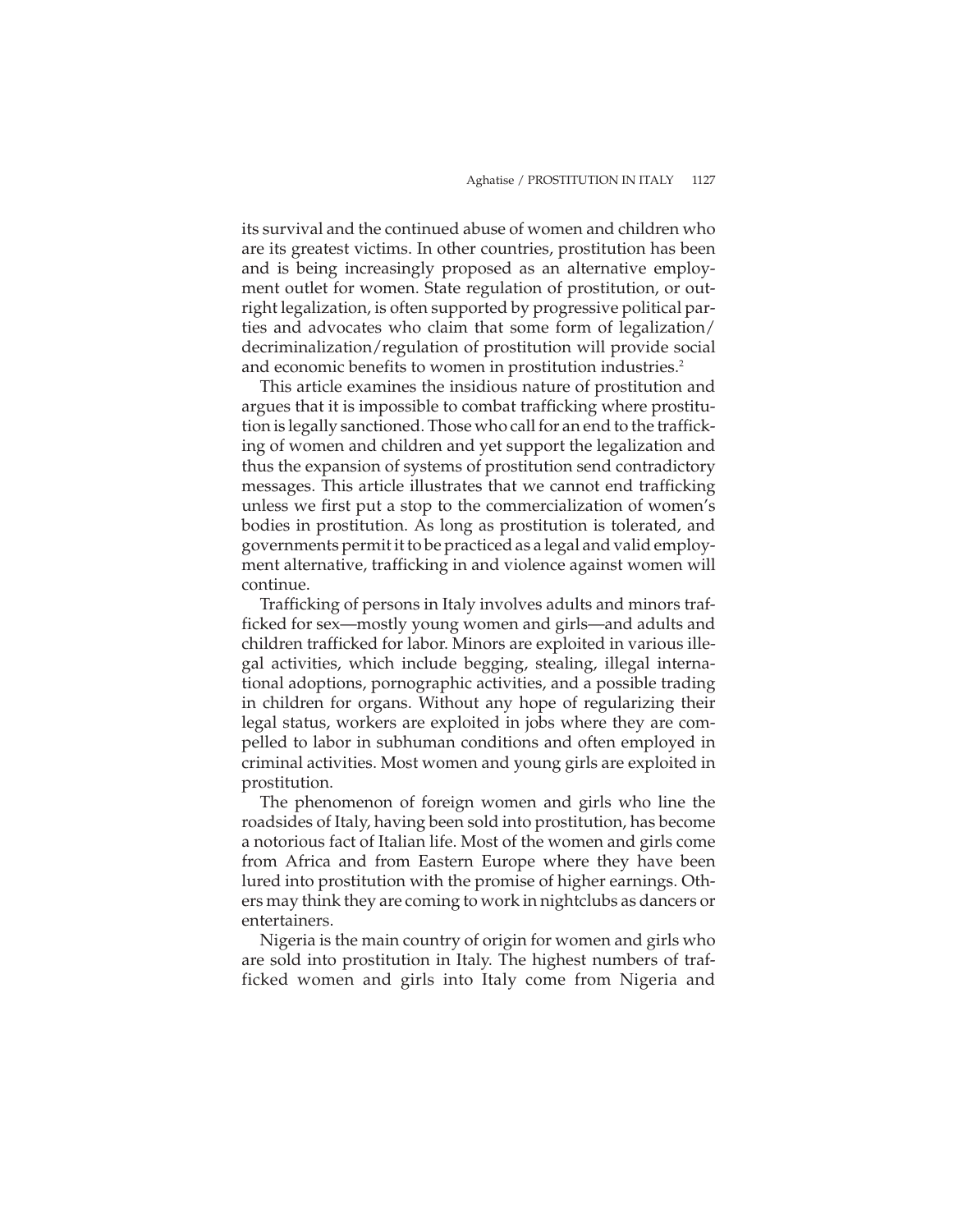continue to grow (Turin Municipal Council, 2002). A smaller number of women and girls originate from Kenya, Ghana, and the Ivory Coast. Outside Africa, other countries of origin from which the highest numbers of women are trafficked are Romania, Albania, Moldavia, Russia, and Bulgaria (Turin Municipal Council, 2002). There are various differences in the modalities of trafficking between those women and girls trafficked from Africa and those trafficked from Eastern Europe.

As president of the IROKO Association (Associazione IROKO O.N.L.U.S.), a multicultural nonprofit organization founded in Italy in 1998, I have provided direct assistance to many victims of trafficking and prostitution. IROKO's services include protected accommodation facilities and temporary economic assistance; cultural mediation and accompaniment of immigrants to various social, health, and assistance services; free legal counseling; translation of personal documents and interpretation; defense and promotion of immigrants' rights; and preventive intervention. IROKO collaborates with local and international groups and associations to further assist victims of trafficking and prostitution in searching for jobs and housing, learning the basic concepts of the Italian language for easier communication, providing psychological sustenance, which makes use of cultural aspects in assisting victims of trafficking, and preventing trafficking through the use and diffusion of informative materials on the real situation of girls and women who accept fantastic unspecified socalled jobs abroad.

IROKO also carries out primary research on trafficking and violence against women and children. Much of the information in this article about the situation of Nigerian victims of trafficking comes from case studies gathered from direct service work with victims of trafficking in a network of social services in Italy; and from IROKO's research on trafficking from Nigeria titled "Research and Case Studies on the International Trafficking of Nigerian Women and Girls for Prostitution in Italy" (E. Aghatise, 2001). This research includes information on the political, social, and cultural motivations behind the sex trafficking of young girls and women from Nigeria and Eastern European countries to Italy, obtained from interviews with families, young people, and government officials.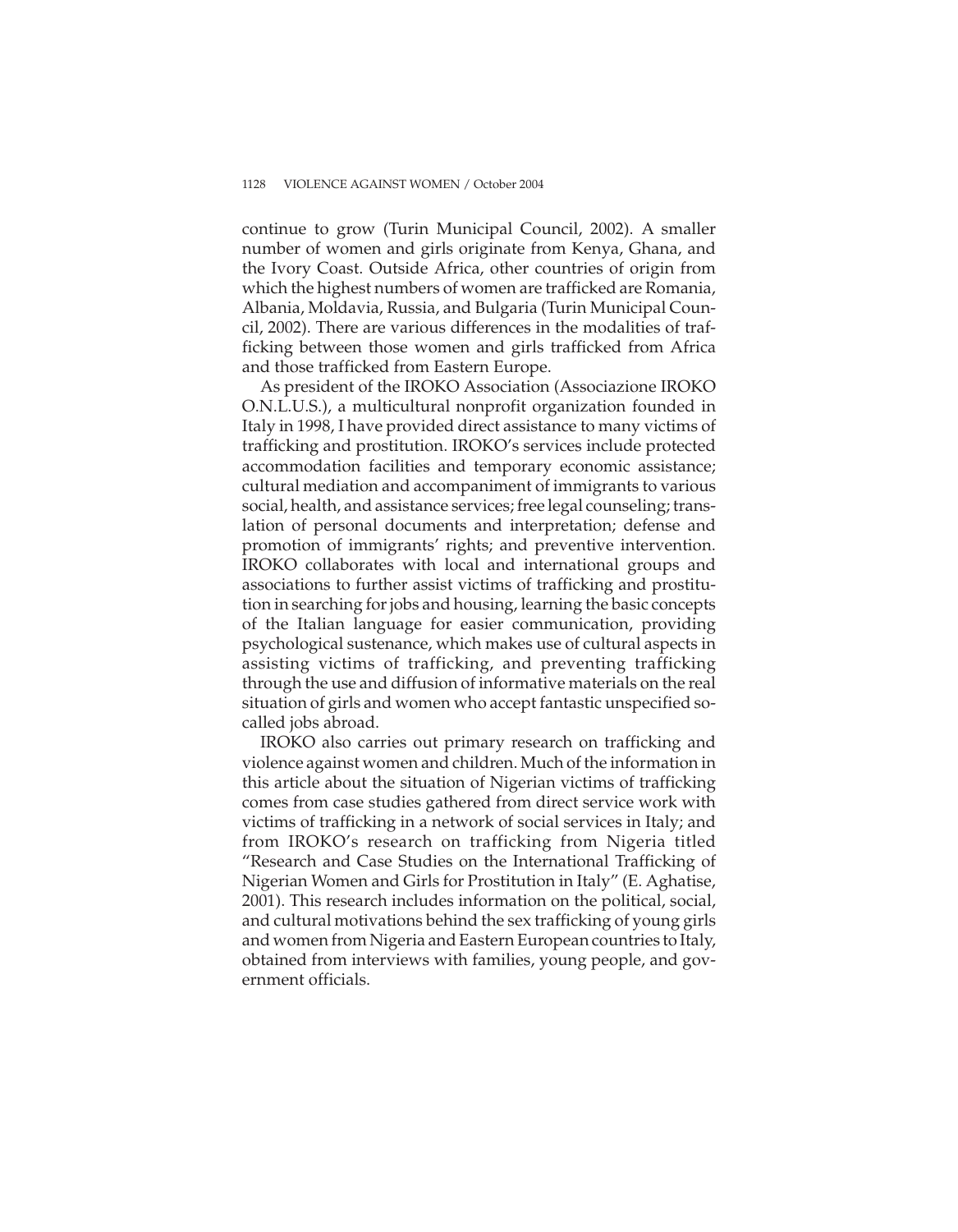# **TRAFFICKING FOR PROSTITUTION FROM NIGERIA**

The trafficking of Nigerian women and young girls into Italy for prostitution began in the second half of the 1980s following the increasing economic problems caused by structural adjustment programs imposed at the time by the Nigerian government on orders of the International Monetary Fund (Ekeoku, 1985). The economic problems of Nigeria as a direct cause of trafficking are complex, and it is outside the scope of this article to address them. Suffice it to say that one of the economic effects was and remains the migration in large numbers of young girls who fall prey to vicious prostitution rings. Young men, of course, also leave the country in search of greener pastures.

Women and girls started leaving Nigeria for Europe on promises of fantastic well-paying jobs to be obtained in factories, offices, and farms. They arrived in Italy only to find themselves lured into prostitution and sold into sexual slavery to pay off debts, which they were told they incurred in being "helped" to come to Europe. A number of those who came to Italy during the 1980s ended up as madams who later perpetuated the sex trade by becoming exploiters of their countrywomen.

Beginning in 1995 and 1996, many women and girls trafficked to Italy were often aware that they were unlikely to work in a regular job and might be involved in the sex industry. However, most Nigerian women had no idea what prostitution really meant because the majority of them had never been in prostitution in Nigeria. Most women had no understanding of the conditions under which they would have to work, nor the violence that prostitution entails. However, because many women knew that they might have to engage in prostitution, traffickers claim that they were approached by their victims, therefore they did not force or coerce the women into prostitution (E. Aghatise, 2001).

Most victims are induced to travel abroad by the promise of high effortless earnings in a short time period. Most Nigerian victims of trafficking are illiterate and have never had any experience of urban life before they find themselves in the enormous city centers of Turin, Milan, and Rome. When they arrive at their destinations, they are told what they are expected to do and how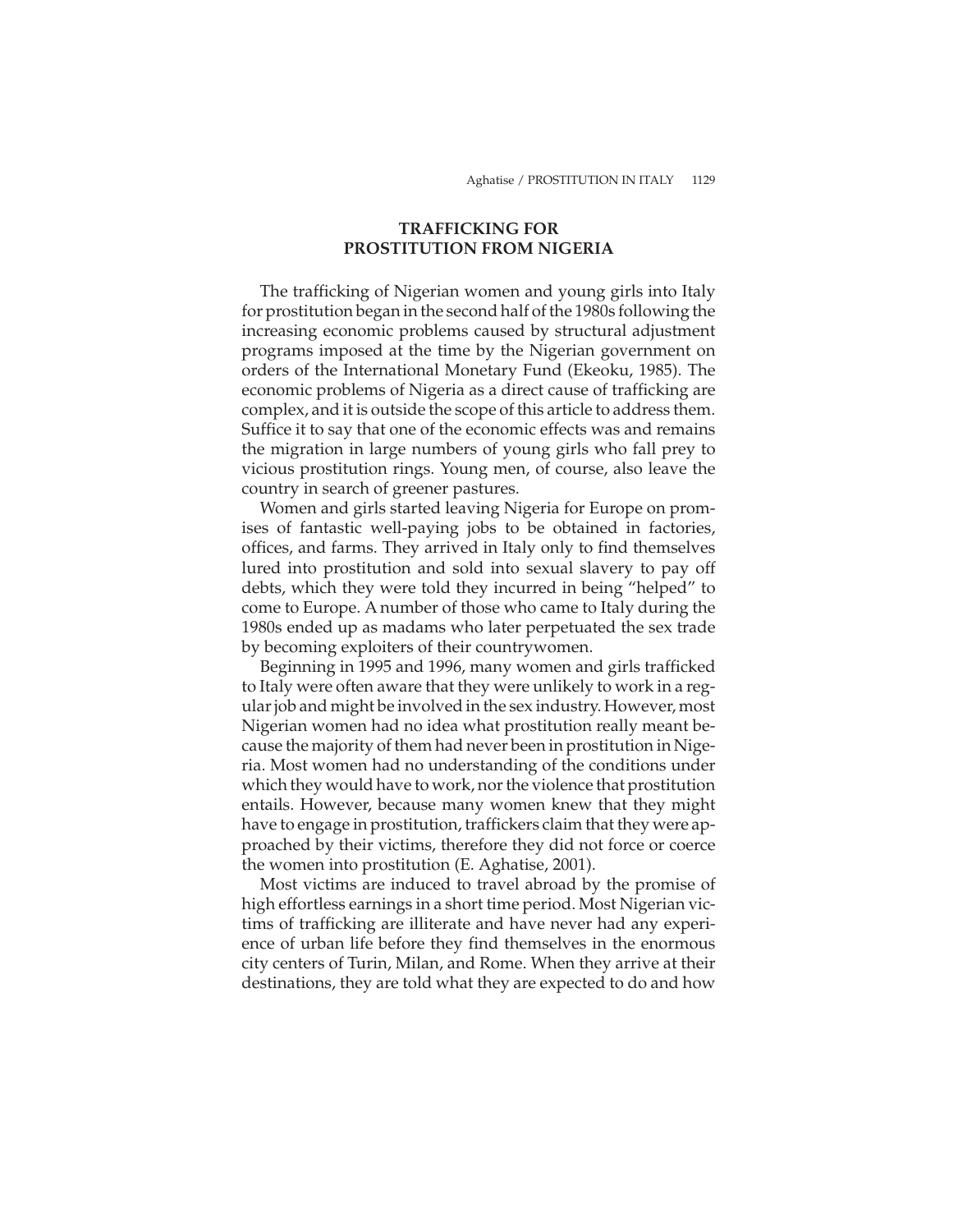much money they must pay to regain their freedom. Only then do they realize they are in some form of bondage to their traffickers when it is usually too late and almost impossible to refuse or run away. They find themselves having to cope with a new situation, country, language, and social context without any friendly or family support network. They are subjected to violence, exploitation, and an existence that they never imagined.

Nigerian women and girls are made to believe that they have been sponsored to come to Italy to work. They are told that the madam who paid for the trip is in Nigeria, whereas the person they are to stay with in Italy is an acquaintance of the madam who is giving them hospitality. The reality is that the madam in Nigeria and the hostess in Italy are accomplices in trafficking and prostitution. Most madams are women once enslaved as victims of trafficking who, when they succeed in paying their debt, continue in prostitution and earn enough to buy a girl who becomes their slave. The girl or young woman is obliged to prostitute and pay the madam a fixed amount of money exactly as the madams themselves were made to do. However, the Nigerian victims believe that their exploiters are extending a helping hand to take them out of the misery in which they had been living. Only when they are subjected to violence and degrading acts, stripped of their clothing, money, and dignity, and made to endure physical hardship and beatings do they realize that the deprivation they had lived with in Nigeria was better than the violence, humiliation, and misery they are subjected to on a daily basis in Italy.

The traffickers, usually men who transport women and girls on commission for the madams, or who traffic their own set of women and girls, sell them to the highest bidder. When the girls and women are sold, they are made to undergo specific magic juju rites, during which they swear never to reveal the identity of their traffickers and madams to the police and to pay their debts without creating problems. Juju practices are black magic rites in which intimate clothing, body tissue, fragments, or fluids of the women (e.g., pubic or head hair, finger nails, or menstrual blood) are taken and placed before traditional shrines. Sometimes, prostitution is induced by magic rites and potions in which women and girls are forced to drink the water used to wash a dead person's body as part of the ritual. The young women are made to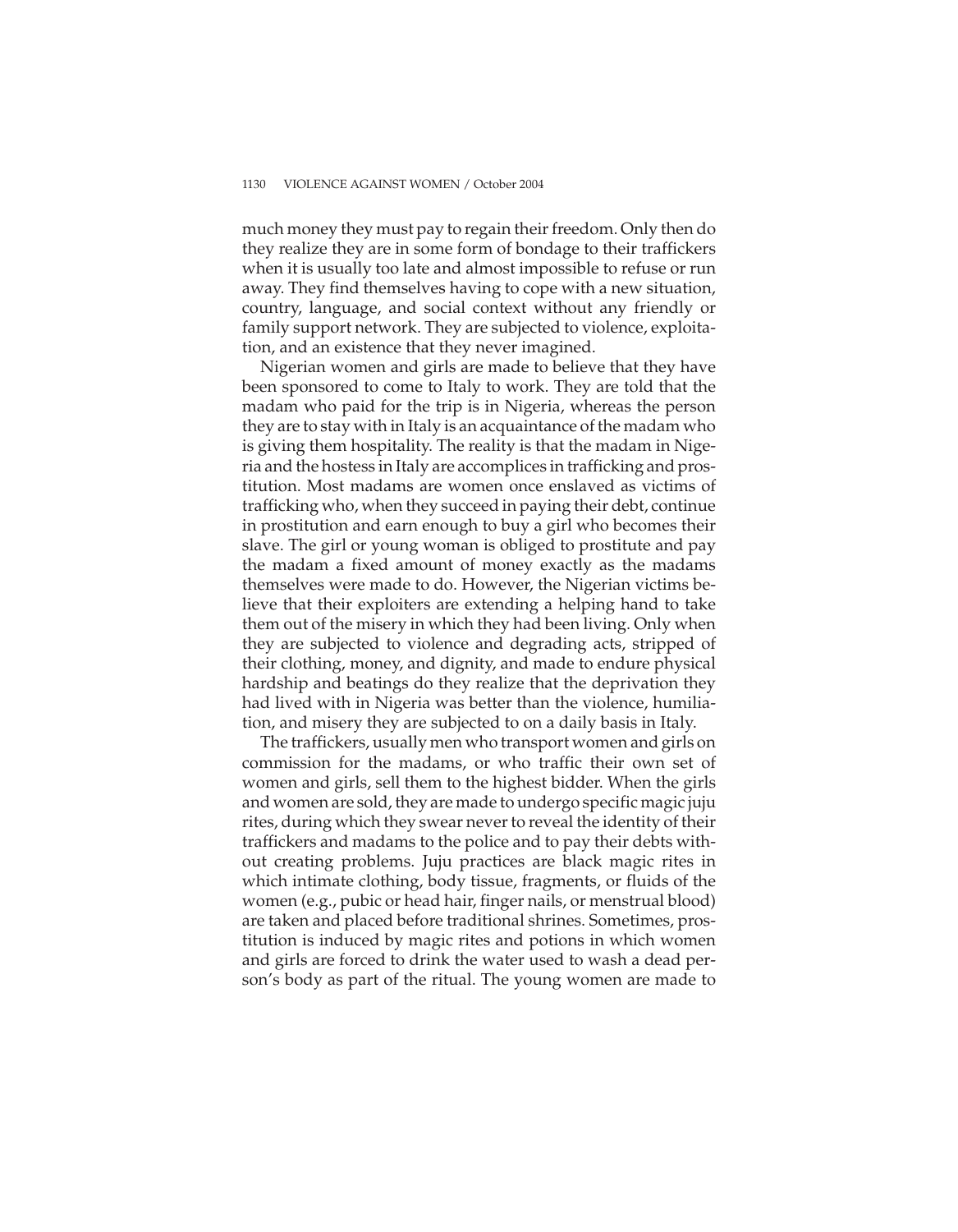swear an oath not to disclose the origin of their trip abroad, pay their debts (usually not stated at the moment of stipulating the blood contract), and never to report to the police. These rites have great significance for the victims because they strongly believe that harm will come to them or their families if they do not repay their debts (E. Aghatise, 2001). The Italian police have noted that Nigerian women and girls require much less physical control from their exploiters compared with other foreign women and girls trafficked into prostitution because the rites they are made to undergo impose psychological control on them (E. Aghatise, 2001).

The debts, imposed by the traffickers when victims arrive in Italy, are large amounts that range from about 31,000 to 62,000 euros. In recent times, these sums have doubled. Trafficked victims are now required, in most cases, to pay between 62,000 and 124,000 euros to obtain their freedom. The debts have to be paid in a matter of a few months, at the risk of violence being used against them or their families in Nigeria. It should be noted that men who buy women for the sex of prostitution pay an average of 10 to 15 euros per session and at times, as little as 5 euros. Moreover, victims are also required to make an advance payment each month of minimally 516 euros to rent the roadside spot where they work. Victims must also pay a weekly sum of 36 euros for food, purchase expensive provocative clothing for prostituting that is usually sold to them by the madam or by her friends, and buy regular and expensive gifts for their madams each month (E. Aghatise, 2001). The last few years have seen an increasing number of very young girls trafficked to satisfy the ever more exigent requests of buyers.

Victims suffer many psychological consequences from being trafficked and prostituted. Many of them end up having serious psychological problems as a consequence of the magic juju rites and the mental and physical violence to which they are subjected. Because they believe that they are being helped by those who traffic them, the realization that their helpers are exploiting them in vicious ways is often the cause of great psychological suffering.

Exploiters use various and cruel forms of violence: verbal and physical abuse; rape; burning women and girls with hot irons if they refuse to prostitute; making them continue prostituting on the road even when they are ill, menstruating, or pregnant;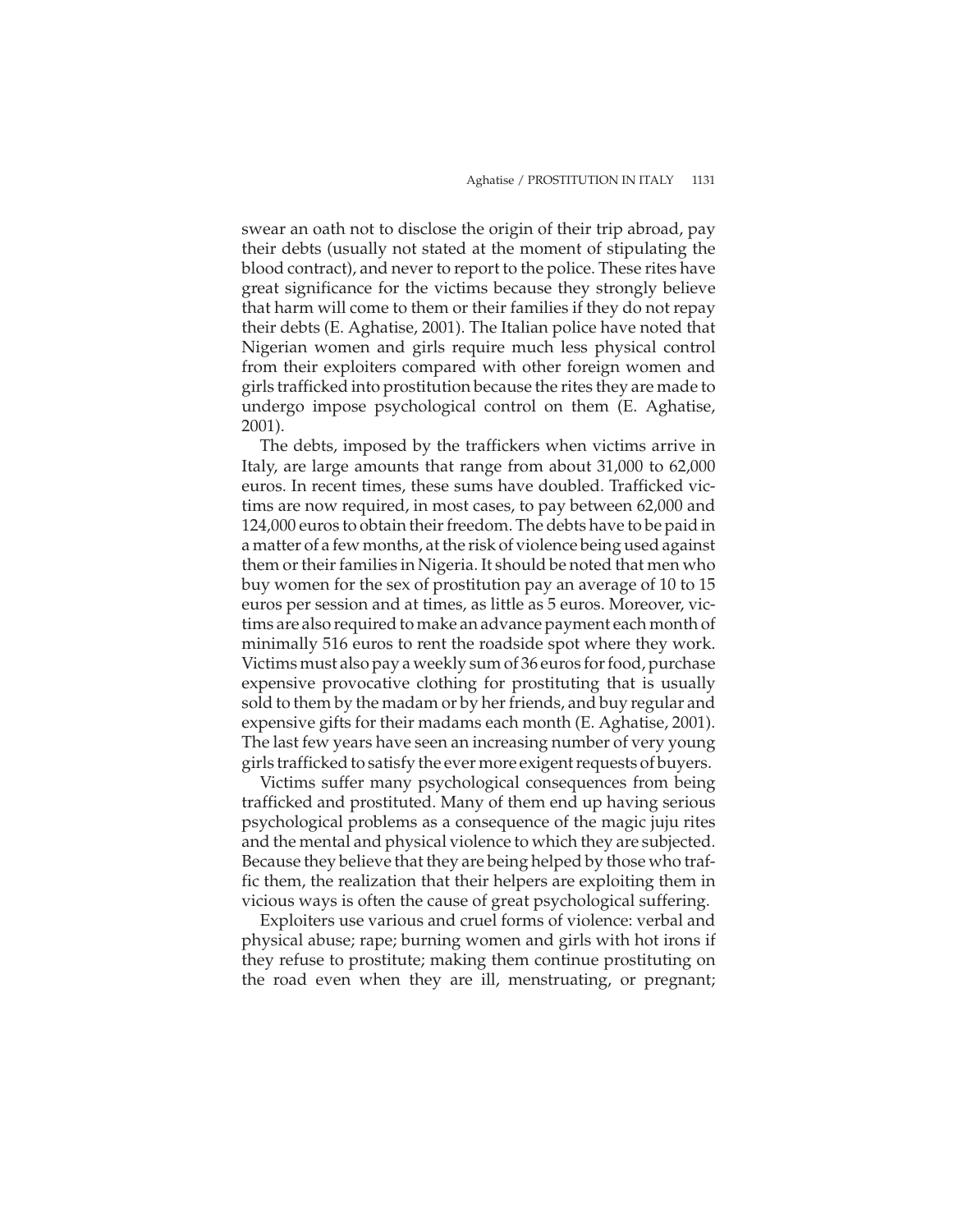forcing them to undergo abortions without anesthetics; forcing them to risk their lives by having unprotected intercourse; taking away their children as leverage to make them submissive; and attacking their families in Nigeria as a way of pressuring them to continue prostituting. As part of the psychological pressure, victims are told lies, such as stories of how the Italian police shoot at girls without residence permits. The list of humiliations and violence is endless.

Traffickers prey not only on the poverty of Nigerian victims but also on the breakdown of social and cultural values, the disintegration of family structures, and the lack of valid, efficient social reference models that replace traditional models. In this context, sending female children abroad, in most cases, has become a status symbol for some families. Subscribing to a consumerist model that is widely publicized on television and in magazines with messages of high living in the West, and in the oral reports of "been-tos" (a popular nickname in Nigeria given to those who have been to Western Europe, Canada or the United States), many families believe that it is easy to obtain wealth abroad, and that earning money, in whatever way, will be quick.

From informal interviews with women and girls who have used the services of IROKO, respondents reported that families were familiar with accounts of what happens to young girls who go to Europe in search of better jobs. Most of the families in the South Central Zone of Nigeria that IROKO interviewed  $(E.$  Aghatise, 2001)<sup>3</sup> appeared to accept the idea of prostitution as one solution to extreme poverty or financial disadvantage. However, when faced with graphic accounts of trafficked women and young girls who had experienced great harm, respondents believed that these consequences could not happen to their children or relatives and that they were exaggerated.

Our studies also showed that some families actively encourage their daughters to accept offers from traffickers who take the young girls and women abroad. Some victims have been thrown out of their homes when they refused to follow their families' wishes. Other families encourage daughters to remain with their exploiters and pay off their debts as a way of avoiding reprisals from traffickers (E. Aghatise, 2001).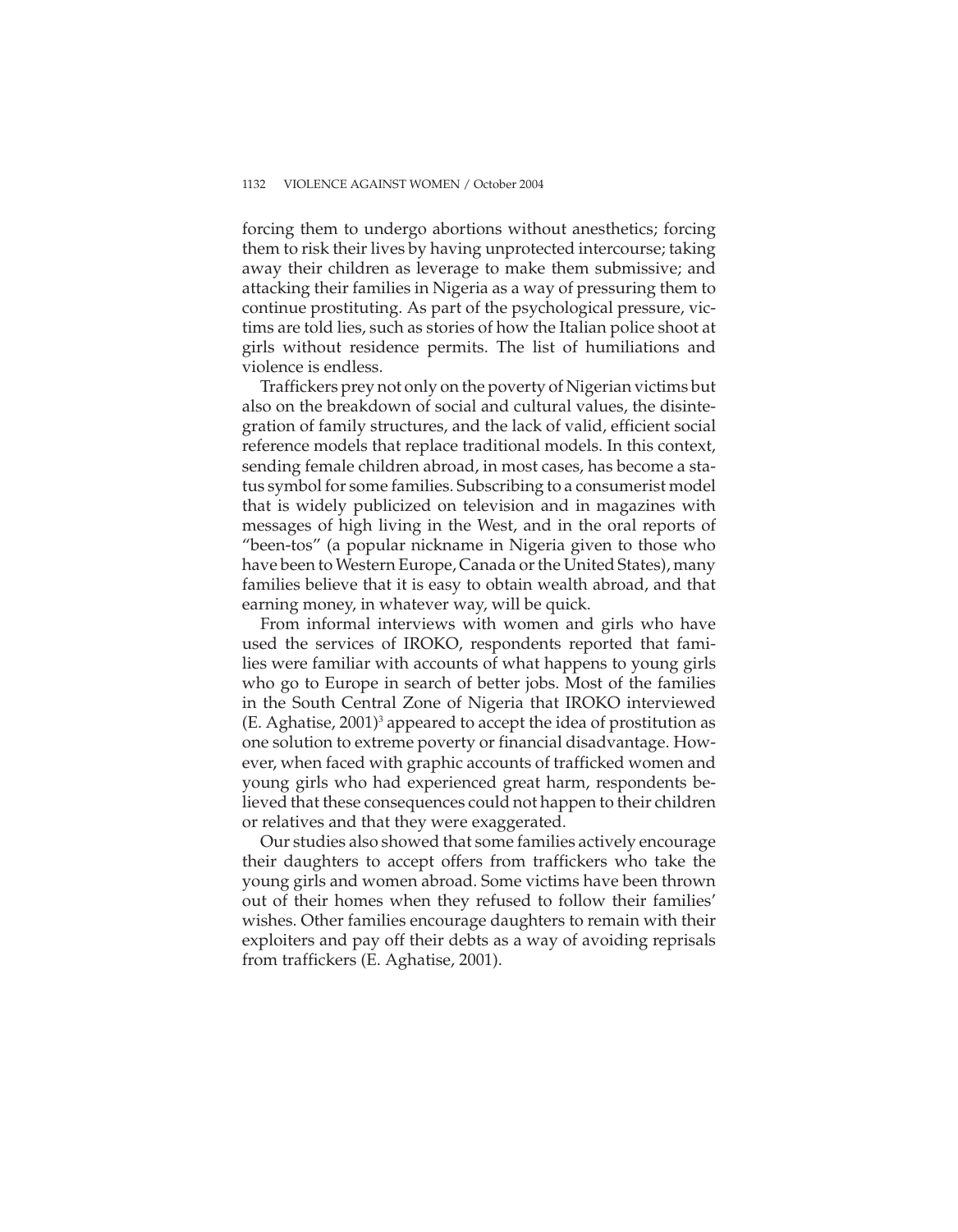# **SOCIAL, POLITICAL, AND ECONOMIC ASPECTS OF TRAFFICKING FROM NIGERIA**

Nigeria is one critical example of a developing country that started off on the path of development but whose so-called development crashed before the country attained any significant infrastructure, services, and resource base (Abbott, 1979). Bad management, lack of foresight, chronic corruption, nepotism, tribal divisions, and the inability to create a sense of national identity, along with a 4-year civil war that left hundreds of thousands dead and mutilated, and the disaster of multiple military dictatorships, coupled with the even more disastrous first civilian government after the civil war, all led to Nigeria's downfall (E. Aghatise, 2001). The arrival of the first civilian government saw an enormous increase in loans and a huge change in Nigeria's debt/credit balance, transforming the country from one that had relatively underborrowed to a major debtor (I. O. Aghatise, 1992; Ekeoku, 1985).

The beginning years of Nigeria's economic boom from petrol dollars left the legacy of a people who had acquired a taste for a high standard of living and a consumer society that no longer had the means to satisfy its purchasing habits but was not ready to admit or accept it. During this period, earnings from the Nigerian petroleum industry accounted for more than 90% of Nigeria's income (Ekeoku, 1985). Nigeria became unable to lay the foundation for a sustainable standard of living for its citizens, despite its immense human and mineral resources. The failure of Nigerian development goals, coupled with the real economic difficulties brought on by the fall of petrol prices, the heavy debt burden left behind by years of mismanagement and corruption (Ojo, 1989), and the subsequently imposed International Monetary Fund (IMF) conditions for the restructuring of Nigeria's debt, brought people to a point of resignation and despair (Oyejide, Soyode, & Kayode, 1985).

The galloping rate of inflation and weak strength of the naira resulted in great economic difficulties and a turbulent political situation that have also led to a breakdown of social structures generally. Financial difficulties significantly affected social services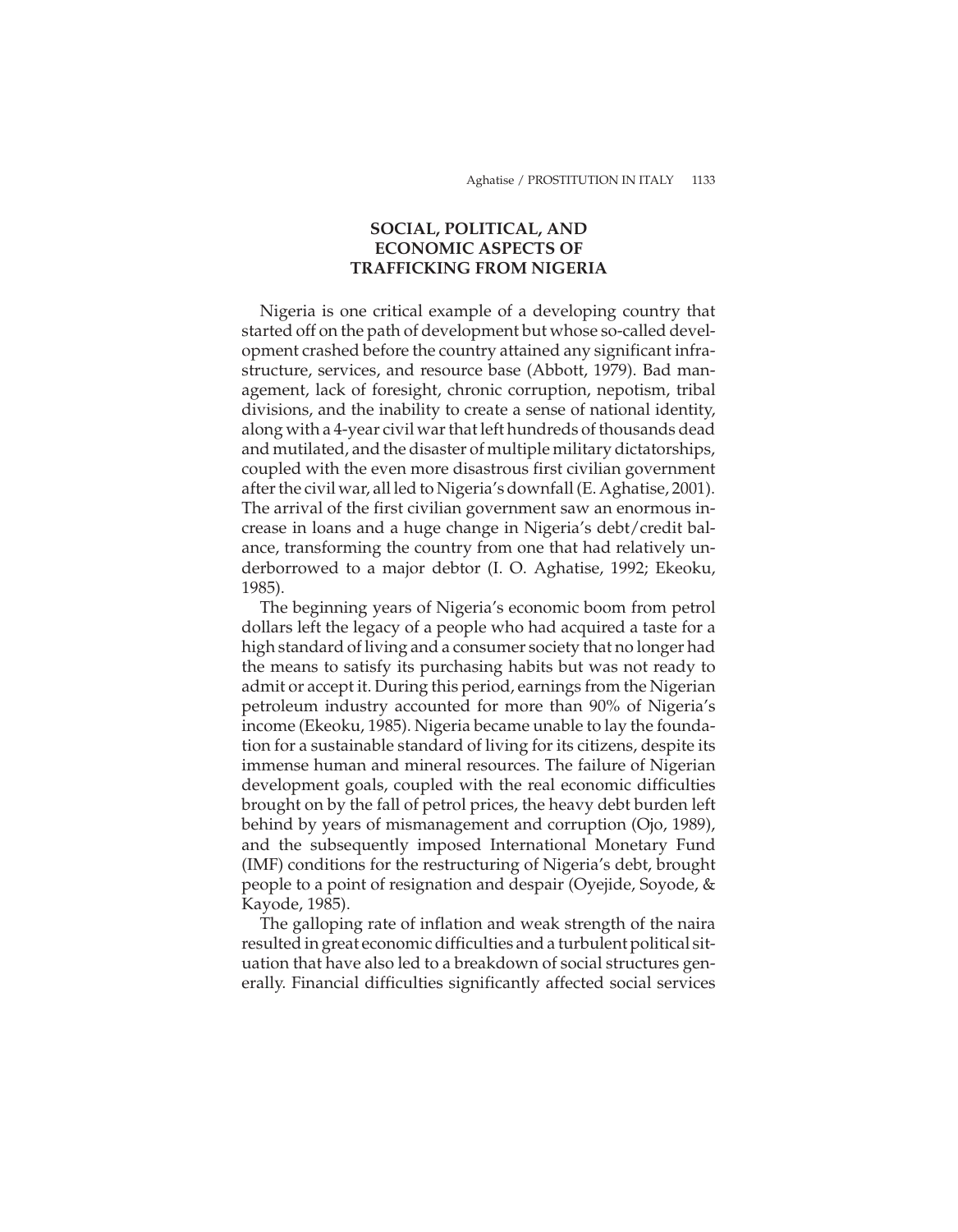such as health care and education. Children are regularly pulled out of school by parents, who cannot afford to pay their fees. Crime continues to increase, and the general, informal, social interdependence and welfare system of self-help has collapsed. The family has become a weak point of reference, and the ruling values of money and consumption have replaced cultural values. Role models for youth are superficial icons who embody the message that money is to be had at any cost (E. Aghatise, 2001). In such a setting, it is not surprising that corruption also reigns. Traffickers use corrupt police and public agencies who arrest and attack members of the victims' families to obtain submission from them.

### **CULTURAL ASPECTS OF TRAFFICKING FROM NIGERIA**

Of Nigerian women and girls trafficked into Europe, 80% come from the midsouth region and belong to the Edo ethnic group (E. Aghatise, 2001). Traditionally, prostitution is not socially accepted among the Edo, where what has been regarded as promiscuous behavior has been traditionally sufficient to ostracize any young girl or woman from her family and from society. The social stigma has been such that a prostituted woman could never aspire to marry within her social group and would remain an outcast if she did not leave town. For a married woman, it was taboo for her to be touched even in the most innocent way by a man who was not her husband. When a married woman was inadvertently touched by another man outside her home, she was obliged to report the incident to her husband and carry out special purification rites to cleanse her from the cursed action of the strange man.

Within the Edo ethnic group, traditional role models for women are built on a system of polygamy. Most of the women trafficked into prostitution in Italy are from polygamous homes (E. Aghatise, 2001). In a polygamous family setting, the patriarchal structure generates ongoing conflict and competition. The wives are in continuous struggle for recognition and for a share of the family resources for themselves and their children. Children share in the conflict because they are forced into the same struggle for a role within the family and to obtain their share of the family resources.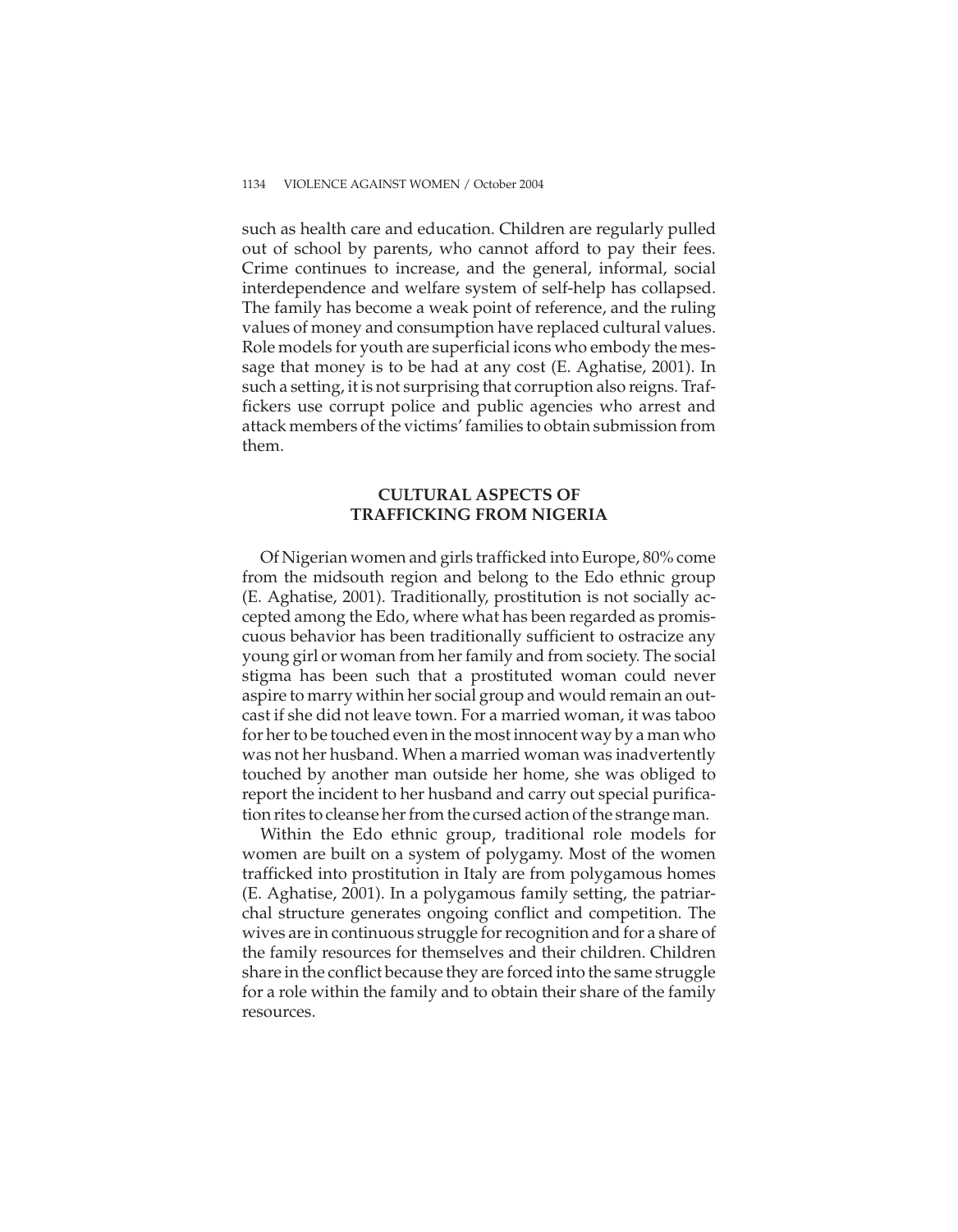In the specific social setup of the Edo ethnic group where polygamy is common, most men abdicate caring for their families and abandon the task to women. Even if the men do have a job, their earnings are not enough to provide for the needs of the whole family. This has led to a situation in which each wife has to provide for her own children, with the husband imposing the role of breadwinner on his multiple wives. Because many men continue to marry more than one wife, it is women who are expected to assume more and more responsibility for families. In addition, women traditionally play an adhesive role in the social context of the Edo ethnic group. The success or failure of a family in its individual and collective projects is usually attributed to the women in the house. Thus, the greater responsibility is implicitly that of the women.

During the initial period of trafficking from Nigeria to Italy in the 1980s, most Nigerian trafficked women were married or separated and needed to provide for their families. In this context, women became prey to traffickers who convinced them that selling their bodies was a fast and fruitful way to earn a living. Husbands colluded in this arrangement and were prepared to close an eye to cultural values, rules, and regulations as long as they benefited from the earnings of their wives.

Those who were later trafficked in the 1990s are mainly much younger girls who set out on a job search to help their families. Their plan was to go abroad to suffer for a few months, earn huge sums of money, and return home extravagantly successful and pull their families out of poverty. The reality, of course, is much different from this scenario of success. Even when Nigerian women and girls are freed from their exploiters and enter the social services nexus in Italy, one of the main factors causing grave psychological suffering is that they move from one community house (government-subsidized housing) to another without any immediate means of sending support to their families. The failure of their initial plans, which prompted them to leave Nigeria, usually throws them into a serious psychological crisis. At times, some women return to their exploiters as a desperate way of realizing their original plans (E. Aghatise, 2001).

A further function of the magic juju rites is the exaggerated sense of obligation owed to their perceived benefactors and the residual fear that these rites generate. Victims live in fear, even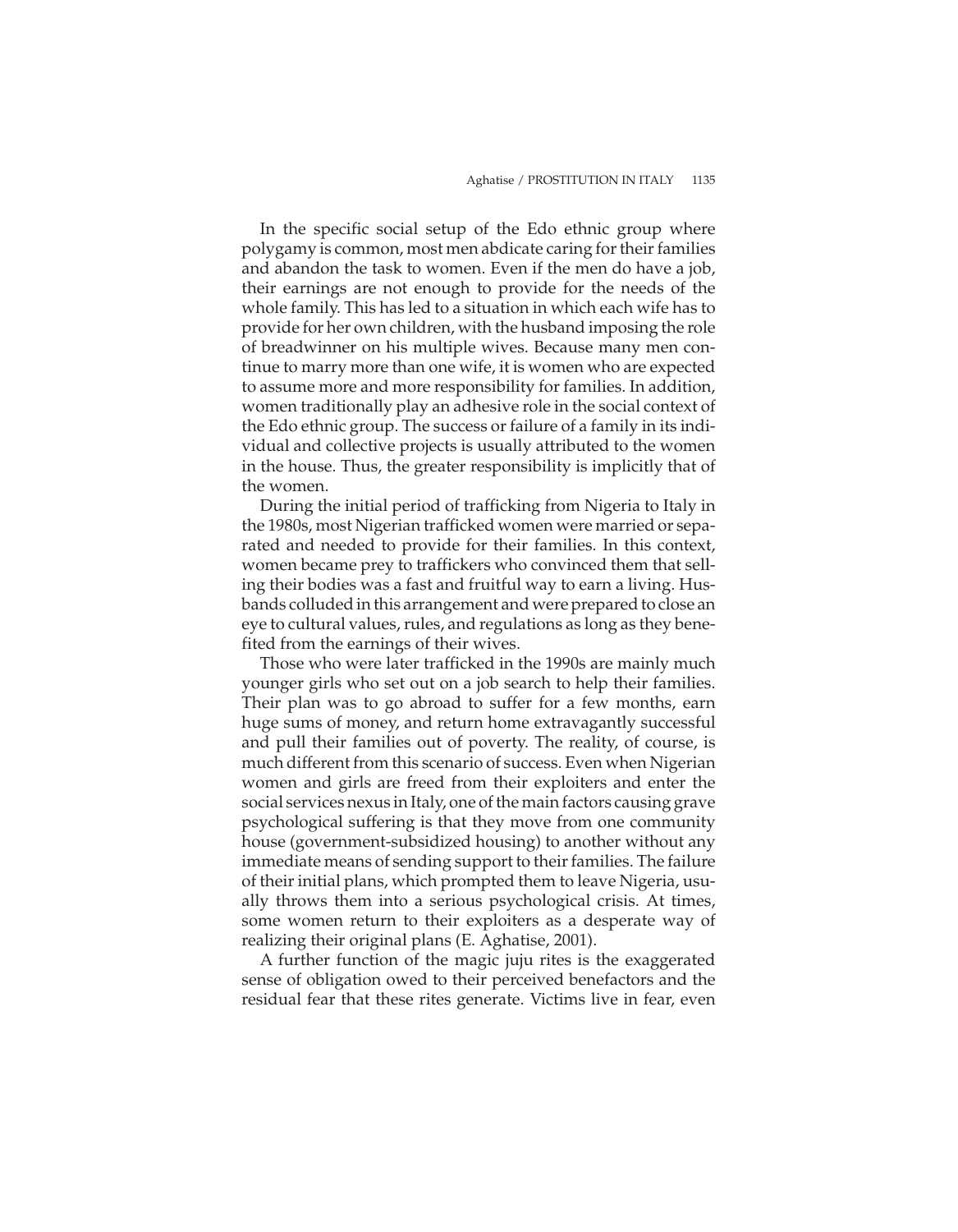after they succeed in paying off debts to their exploiters, of some unmentionable misfortune happening to them or members of their family. Each and every misfortune they may suffer is attributed to the rite they were made to undergo. In the worst of cases, this fear becomes a major psychological condition that can result in destabilizing the already weak mental equilibrium of the woman or girl.

# **PSYCHOLOGICAL ASPECTS OF THE TRAFFICKING OF NIGERIAN WOMEN**

The physical and mental stress that victims suffer at the hands of their traffickers has often led to psychotherapy and, in the worst of cases, to a mental health ward (Frantz Fanon Centre, 2000). Violence is involved in all aspects of a victim's journey from Nigeria to Europe, whether on foot, by road, ship, or air.

The Frantz Fanon Centre in Turin (Centro Frantz Fanon) is a psychosocial and psychotherapeutic institute of the Turin Local National Health Service Zone, which gives social, psychological, and psychiatric assistance to immigrants. In 2000, it compiled information resulting from its pilot project on the trafficking of Nigerian women and girls into Italy. These clinical reports document that cultural shock and, in many cases, the inability of women and girls to adapt to the sociocultural context in which they are introduced increases the victims' ordeal. In addition, some have been subjected to personal trauma dating back to infancy. Moreover, their acceptance of work in Europe, and their reluctance to ask questions about the job being offered, often have roots in a desire to escape the complex of financial, family, and social problems of which they are often not aware, much less ready to admit (Frantz Fanon Centre, 2000).

Organizations that provide assistance to Nigerian trafficked women and girls face an extremely complex situation. They may feel compelled to actively encourage victims not to pay their debts and to report their exploiters to the police. However, having taken a blood vow to pay off her debt and to withhold the identity of her traffickers, the victim understands this advice to violate her vow and put her life at risk. Initially, a service provider may be viewed as the enemy and not as a friend by the victim. It is only when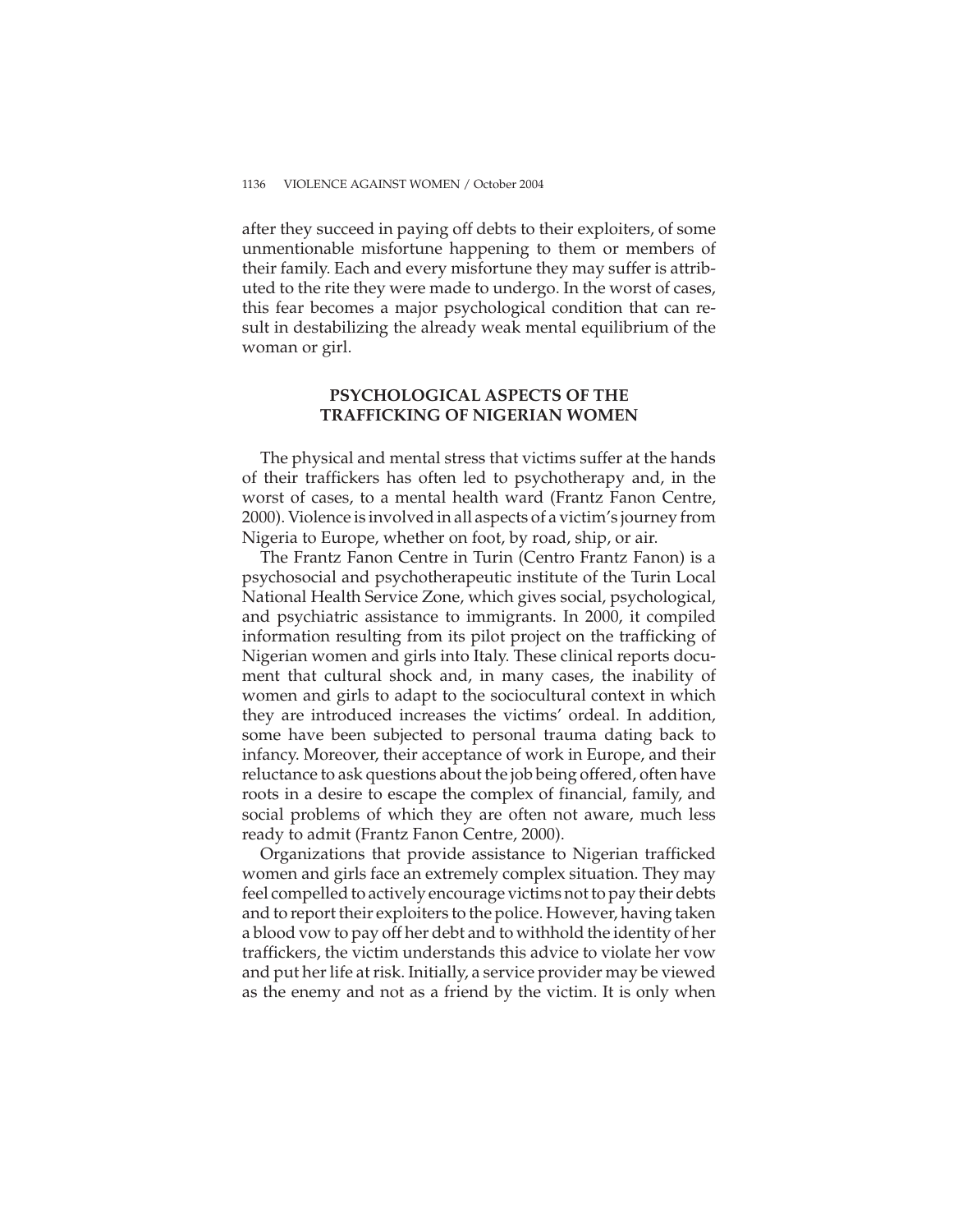victims begin to understand their exploitation that their beliefs change.

### **TRAFFICKING FOR PROSTITUTION FROM EASTERN EUROPE**

Trafficking of women and girls from Eastern Europe is, in many aspects, similar to that of Nigerians, especially the physical and psychological violence to which they are subjected. The dynamics of trafficking are, however, quite different.

The model of trafficking used by Eastern European traffickers is industrial in contrast to the helping model used by Nigerian traffickers (E. Aghatise, 2002; Turin Municipal Council, 2002). In the majority of cases, criminal organizations operating in these Eastern European countries are quite violent and aggressive. The victims are controlled physically, kept under surveillance, and easily sold from one gang to another, often with the collusion of girlfriends who may either be currently or formerly in prostitution, and who monitor the fresh recruits who are made to prostitute on the roadside.

In the Albanian context, traffickers belong to microcells of criminals. Following the end of the east-west divide and the opening of the former east European countries to the west, Albanian women and girls began to arrive in Italy. Unscrupulous men promised many of the trafficked Albanian women and girls marriage and a rich life in western Europe.

Albanian women and girls often come from traditional patriarchal societies, where family honor and purity of the girls at marriage are very strong values. By manipulating these values, as well as by playing on relationships of trust and affection, male exploiters obtain the consent of the women and girls' families to take them abroad to what their families believe are better opportunities. When in Italy, the Albanian men who have convinced the women and their families that they will marry the women on arrival are the same men who then turn them to roadside prostitution. The men plead sudden economic difficulties and cajole the women into believing that they can only obtain money through the women's temporary prostitution. For love of their men, the victims end up selling their bodies on the roadside (E. Aghatise, 2002).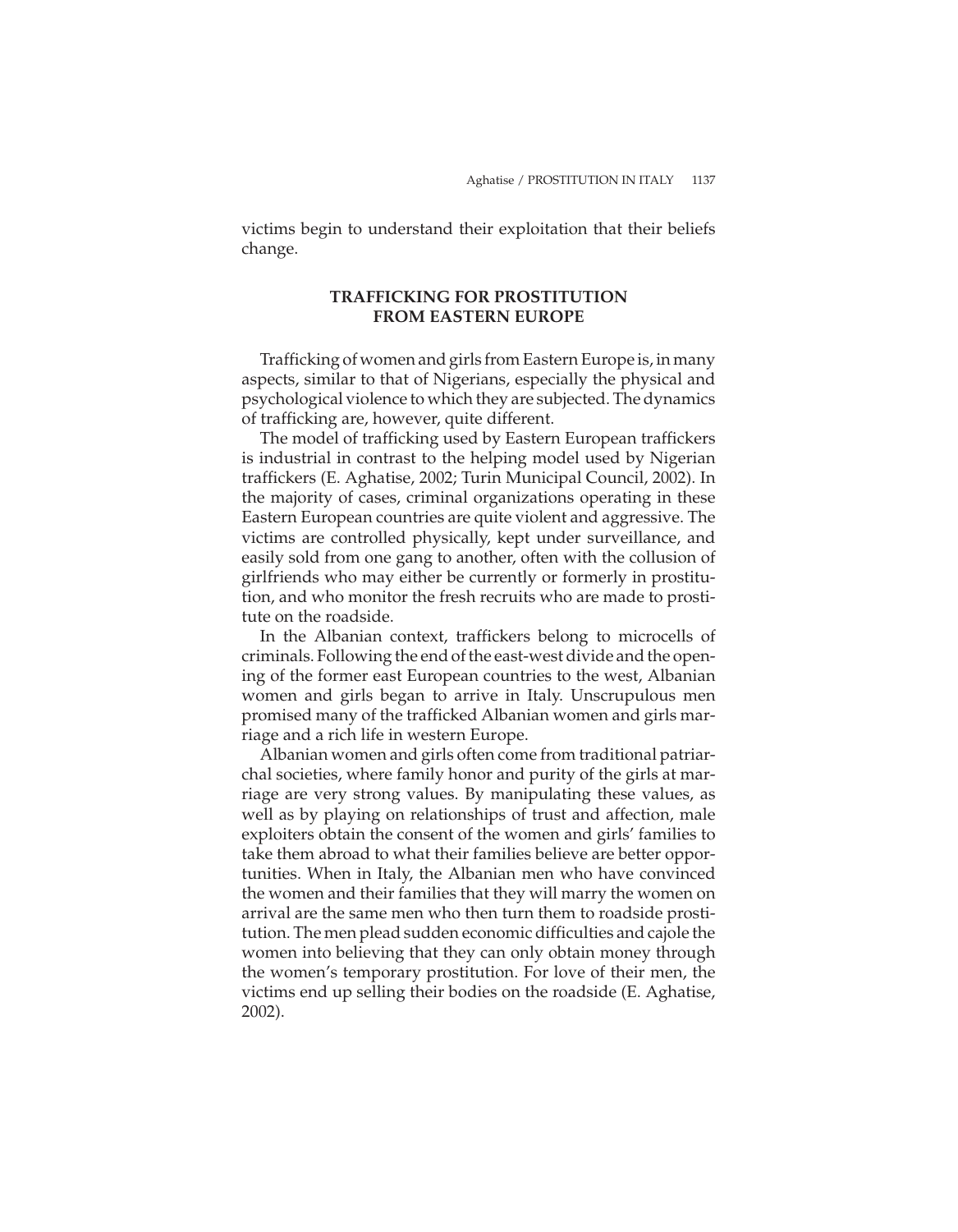#### 1138 VIOLENCE AGAINST WOMEN / October 2004

More often than not, the same man has three or four other women and girls in separate apartments, who are already on the road, and who have fallen for the same story. The emotional relationship, which ties the woman or girl to this man, becomes the instrument by which he exploits her. It is often difficult to convince the victims to report their exploiters to the police because of their misplaced sense of loyalty and love.

Women and girls from other east European countries are often recruited from topless bars, where they are already engaged in sexually exploitative situations and are earning very little money. Scouts pick them up in the clubs and traffic them to Italy with promises of earning much more in a short time. Believing that they are going to earn at least 258 euros a day, victims find they are hardly able to put together a living because they must pay hotel bills and many other expenses.

Some victims trafficked from Bulgaria and the Ukraine report that they were abducted on their way home from school or work (Turin Municipal Council, 2002). Trafficking from Romania is conducted mainly by Romanian men, with the involvement of some Italian men. Until the Romanian victims become sick or die, whatever they earn is handed over to their exploiters. Driven by their inability to keep any of the money they net from prostitution, and following the availability of services and protection for victims of trafficking under Article 18 of Italian Immigration Law 40/1998 (Law Decree  $N^{\circ}$  286/98), a large number of Romanian victims escape from their exploiters and seek assistance. Because of the high incidence of escapes, some of the Romanian traffickers have now agreed to let Romanian victims keep a part of their earnings.

#### **CULTURAL ASPECTS**

Many of the Albanian women and girls are bound culturally by the notion of family honor. Under fear of death, they are compelled not to dishonor the family name. Many of the victims cannot phone their families and divulge where they have been taken and what has been done to them. Their agreement to leave home was under the guise of marriage, promised by the very men who traffic and sell them into sexual slavery. These same men return to Albania and tell the victims' families that the women or girls have run away and are involved in dubious activities. If the girls gain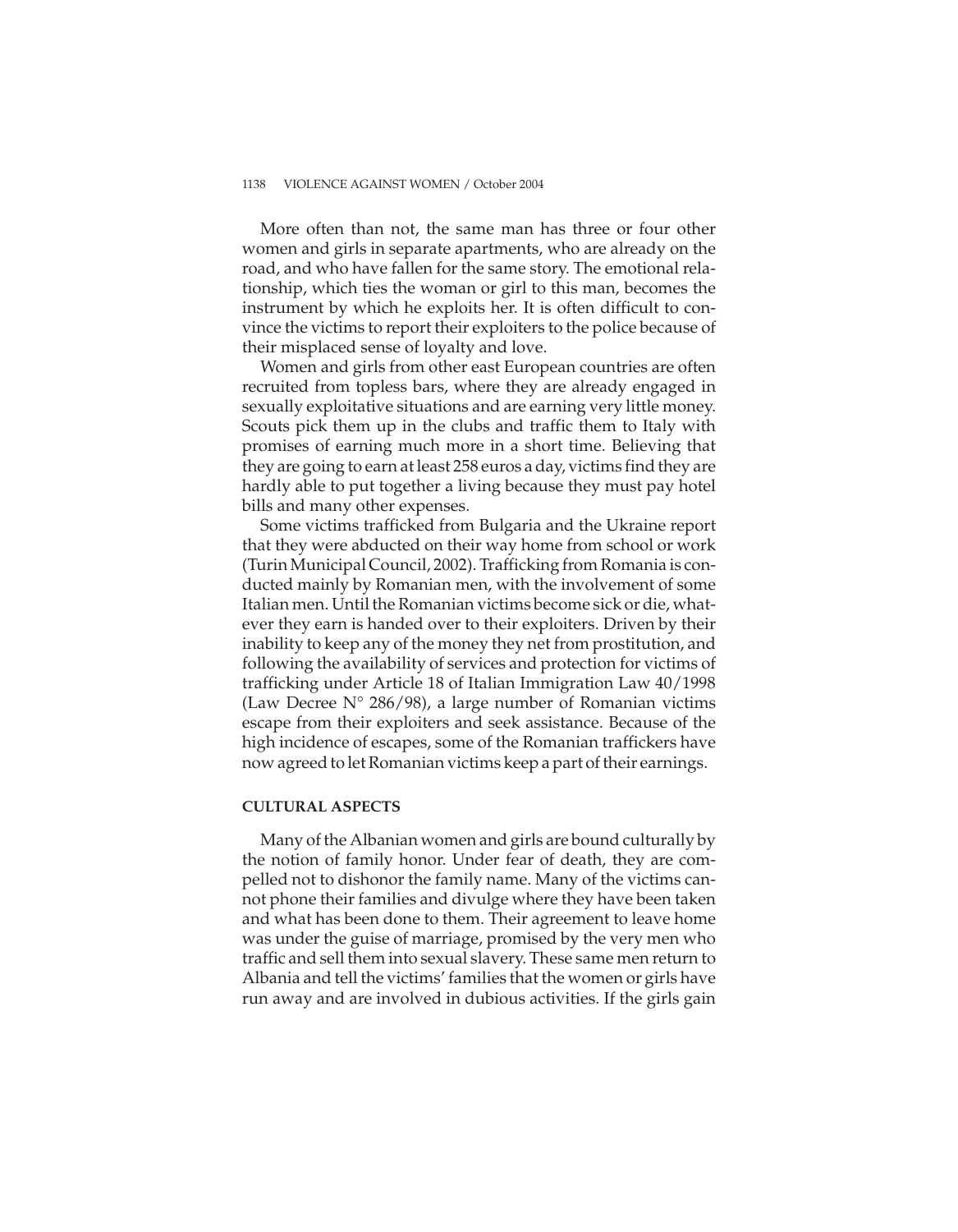the courage to call home, they often discover that the men have ruined their good names, and their families feel disgraced. Victims thus find themselves deceived in love and marriage, with reputations destroyed, and repudiated by their families and society. Victims are told not to return home, and those who attempt to return risk being killed by male members of their own families for having dishonored the family name.

The psychological effects of the trauma that eastern European women endure are not much different from those suffered by Nigerian victims. Both groups are often not able to speak to their family members. In cases where the women are not allowed to have contact with the children they left behind, this is often the source of great psychological suffering.

### **THE LEGAL FRAMEWORK FOR COMBATING TRAFFICKING IN ITALY**

With the passing of the law on immigration in 1998, a legal framework was created for assisting victims of trafficking under Article 18 (Italian Law 40/98). Until 1998, there was no specific legal framework within which social protection and services could be given to victims of trafficking. A previous law, Article 5 of Law Decree 477/96, granted special 1-year residence permits to non-European citizens exposed to serious peril in Italy, if they cooperated with the police and made legal declarations during the course of preliminary investigations or a trial in a penal proceeding. However, Article 5 was not accompanied by present measures of social protection and general assistance to victims, now provided by the 1998 Article 18 of the law on immigration.

Various NGOs and religious organizations assisted victims of trafficking, prior to the passage of the 1998 law and Article 18. Heads of government departments, especially in the medical field, were utilized to obtain minimum medical assistance for victims. Prior to 1998, the Turin Municipal Council had also set up the Office for Foreigners and Nomads of the Turin Municipal Council (Ufficio Stranieri e Nomadi del Comune di Torino) to give assistance to immigrants without legal status in Italy, including victims of trafficking. These organizations used available resources to aid victims who managed to escape from their ex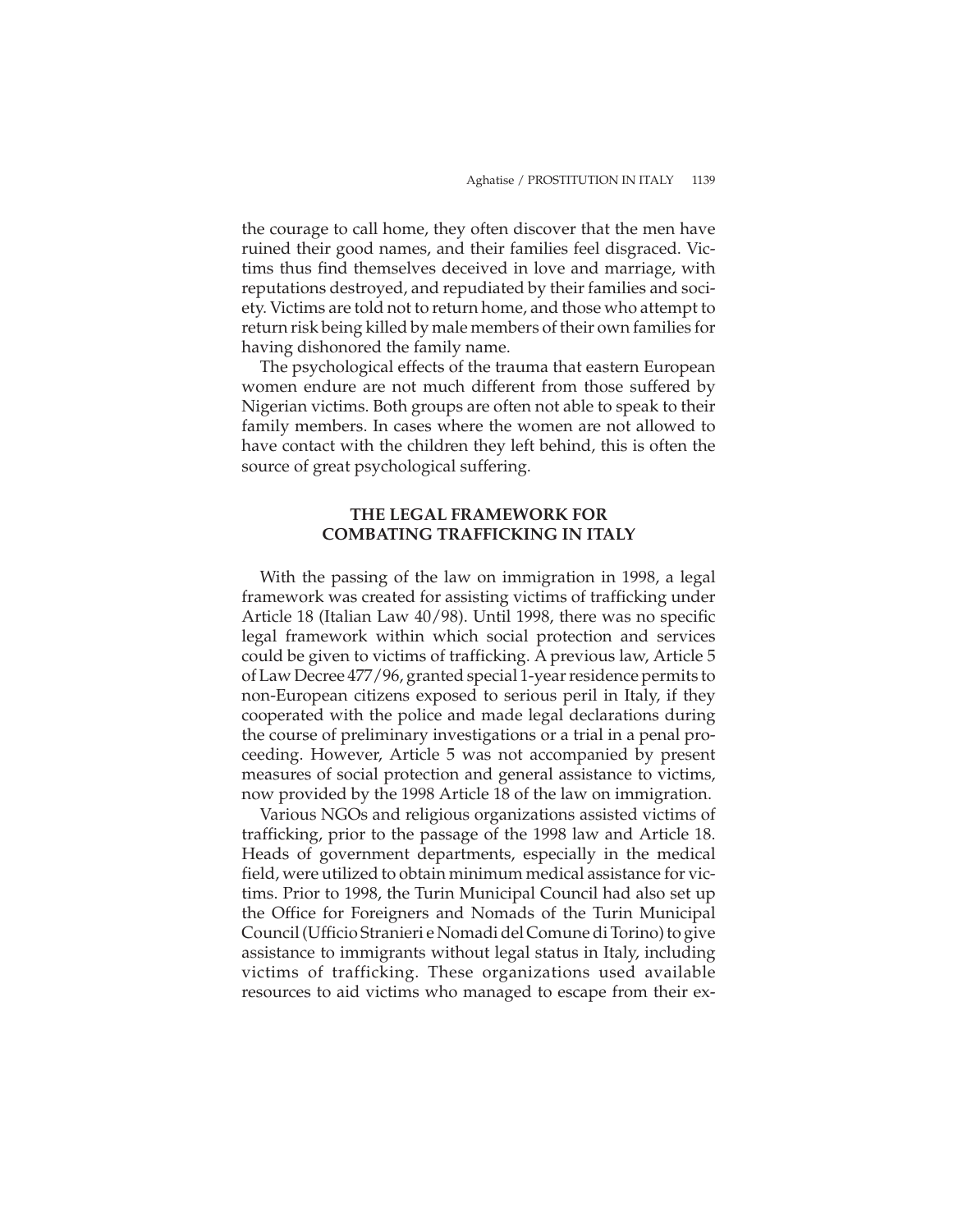ploiters; however, there was no systematic assistance program or protection for victims, and decisions were often made on an ad hoc basis.

Currently, the Turin Municipal Council's office collaborates with organizations, associations, and religious and private volunteer services that offer accommodation and other services to victims of trafficking. Some of the cases of trafficking handled by the IROKO Association pass through the Turin Municipal Council's Office for Foreigners and Nomads, and all interventions are facilitated in collaboration with a network of organizations. Reintegration and reinsertion programs for victims include placing women in community housing, beginning in the initial emergency period and, subsequently, granting them temporary employment through a scholarship program. When victims do obtain regular jobs, they are provided with guided independent single housing before they are able to gain their own residence facilities. The social assistance program also provides for Italian language courses and technical training in accordance with the needs of each woman or girl. Organizations within the network of NGOs providing social assistance also accompany the victims to police headquarters where they are required to make a report about their exploitation to obtain a temporary residence permit. When they find permanent employment, this permit is usually converted to a regular renewable residence permit.

The most significant consequence of Article 18 has been to help reintegrate women and girls into society by providing a comprehensive set of social services to victims of trafficking. From a legal viewpoint, Article 18 has also helped to increase the number of victims who denounce their exploiters. In the past, when a victim denounced her exploiters and obtained a residence permit, she was left on her own without any assistance and often found herself back at the starting point. After Article 18 was passed, a more comprehensive and structured program of assistance was made available to victims of trafficking, and they are assisted up to the point of obtaining independent living and social autonomy.

There is close collaboration between the police and the network of NGOs offering services to victims. NGOs directly manage the assistance offered to women and girls in the reintegration process, monitoring the victims' progress and social reinsertion. Before the police issue a residence permit, NGOs and the victim must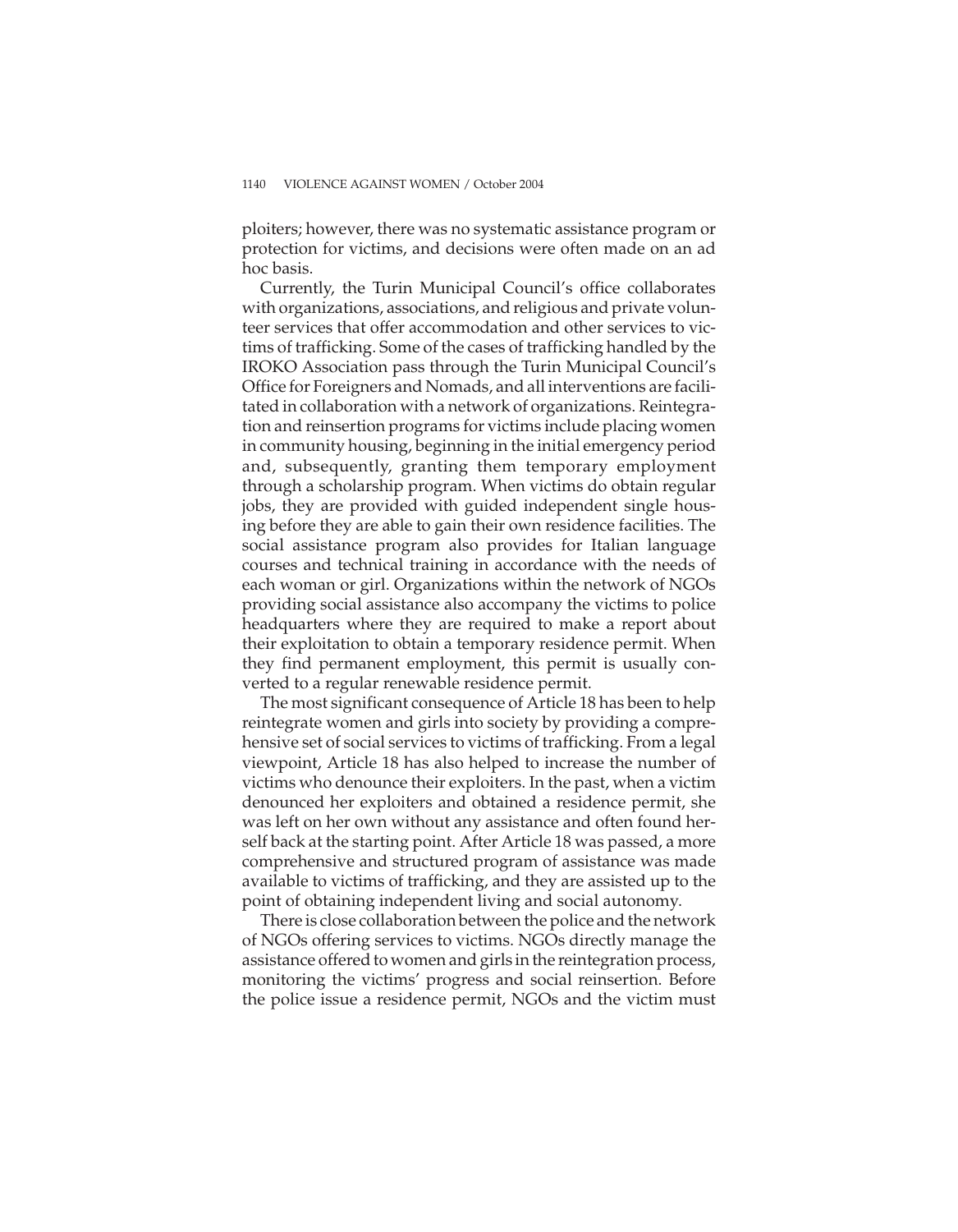present an agreed-on program of reintegration. After 6 months, there must be a review of the program. Because a victim is not usually independent after this short time, the 6-month period is usually considered as a first review period. However, if at the 6 month review, the woman is already independent and no longer in need of support from an organization, the NGO must write a letter informing the police that her assistance program has ended. The police will then issue a regular residence permit for independent employment, and the woman is considered to be no longer under the jurisdiction of any agency or authority.

If there are problems during the review of the victim's program, or if the NGO handling a victim's program refers a problem to the police, the police will call the woman and try to find out why her program is not proceeding in a satisfactory manner. After due consideration, the police may advise the woman that her behavior and activities are not compatible with the provisions of the law for reinsertion into society. This may prejudice her right to remain in the program and lead to the loss of her residence permit.

A negative aspect of police involvement in trafficking cases relates to the present government's attempts to repress what they call the moral degradation of social life, which is often blamed on the presence of foreign women in prostitution in Italy (E. Aghatise, 2001, 2002). This attitude encourages increased police repression of foreign women and girls engaged in roadside prostitution. Especially if the women and girls do not collaborate with the police, refusing to reveal or give comprehensive information about their exploiters, they may be picked up by the police along the roadsides and deported to their countries of origin. The police regard these deportations as penalizing the exploiters, not the victims themselves, because the police maintain that such actions cause a financial loss to the criminal organizations and traffickers who lose at least one week of a woman's earnings. Although some of these women and girls may be trafficked back into Italy to engage in prostitution, as in the case of the Albanians, the police think that deportations still represent a financial setback for the traffickers requiring additional expense to bring the women back into Italy.

The police also make a distinction between those who are really victims and those who exploit others while passing themselves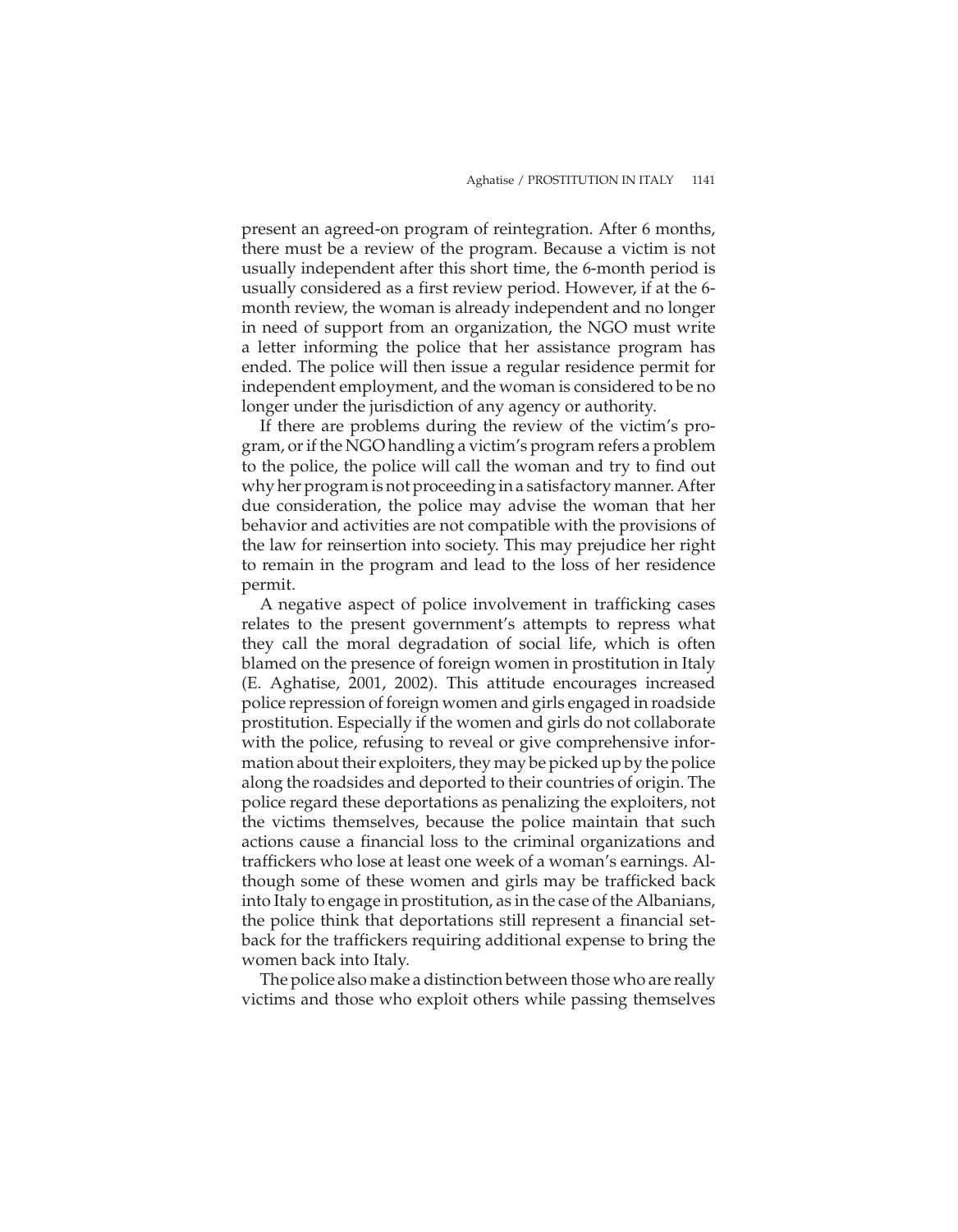off as victims. Because the 1998 law and Article 18 have been well publicized, the police maintain that foreign women who remain in Italy and who do not denounce their exploiters or cooperate in police investigations are not really victims (E. Aghatise, 2002). They disregard the fact that it may not always be possible for the victims to correctly identify their exploiters, or that victims must be helped to cooperate.

Unfortunately, police repression through deportations of victims does not strike at the criminal groups and traffickers, as the police claim. The victims who are deported are those with the least possibility of defending themselves. NGOs and the police know that traffickers have the resources to obtain residence permits, and that most of the madams are legally resident and no longer in prostitution. NGOs and the police also know that most women and girls on the streets are victims who must earn a set amount of money and hand it over to their exploiters. Yet the police continue to strike out against the women and girls.

In the spring and summer of 2003, hundreds of Nigeriantrafficked victims were deported. In the southern part of Italy, 100 Nigerians who had been held in one of the special detention centers without residence permits were identified as prostitutes, put on a chartered flight to Lagos, and deported as illegal immigrants (Comboniani Missionaries, 2003). Unfortunately, the victims were not given any chance to explain their situations, and in obvious violation of Article 18 of the Immigration law, they were not given any information about possibilities of obtaining assistance under the trafficking protection program. The tragedy is that women and girls are likely to be trafficked again and will be required to pay a second debt to their exploiters, which doubles their debt burden.

## **PROPOSALS TO LEGALIZE PROSTITUTION IN ITALY**

In 1958, brothels were abolished in Italy by Law 75/1958 formally known as the Abolition of the Regulation of Prostitution and the Fight Against the Exploitation of the Prostitution of Others (Abolizione della Regolamentazione della Prostituzione e Lotta Contro lo Sfruttamento della prostituzione Altrui), and more popularly called "Legge Merlin" after the woman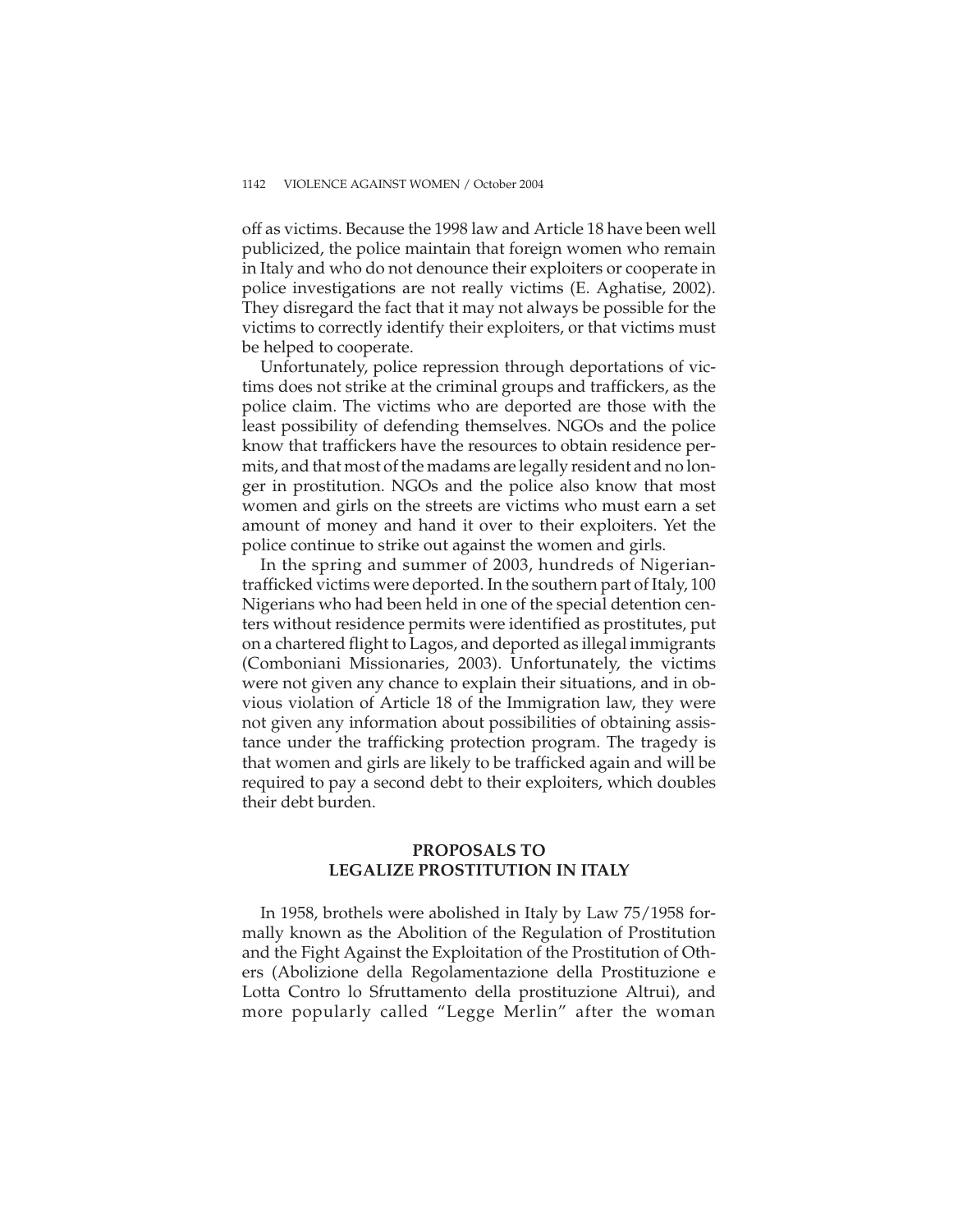parliamentarian who proposed the law. This followed Italy's signing of the 1949 United Nations' *Convention for the Suppression of the Traffic in Persons and the Exploitation of the Prostitution of Others*. Italy has also ratified the 1956 Supplementary Convention on the Abolition of Slavery, the Slave Trade, and Institutions and Practices Similar to Slavery. National ratification of any UN convention means that Italy agrees to bring its legislation into agreement with the international obligations expressed in these conventions.

The 1949 convention, in its Preamble, states, that "prostitution and the accompanying evil of trafficking for the purposes of prostitution are incompatible with the dignity and worth of the human person" (United Nations, 1949, p. 1). The 1949 convention expressly prohibits the establishment of brothels and advocates punishment of anyone involved in keeping, financing, managing, or renting a building for purposes of prostitution (Article 2). Thus the reopening of the brothels in Italy would be incompatible with its international commitments.

State regulation of prostitution in Italy would also violate Article 6 of the 1949 convention, which states that ratifying countries cannot regulate prostitution or subject women in prostitution to registration or other administrative controls. In the context of legalization, brothels would have to be regulated and supervised and introduce registration requirements for persons in prostitution. Article 6 is explicit about the prohibition of such supervision, registration, and administrative control of prostitution (Marcovich, 2002).

Before the 1958 law came into force, prostitution was regulated by the State in Italy, and those in prostitution were governed by rules that subjected them to obligatory sanitary controls and checkups and obliged them to practice prostitution in places determined by law. The Merlin law did not explicitly prohibit prostitution per se, so that prostituted women would not be penalized, but instead prohibited the exploitation of prostitution.

In keeping with the 1949 convention, the 1958 Merlin law decriminalized the woman in prostitution. Theoretically, a woman could engage in prostitution activities in private, as long as these activities did not involve the exploitation of other persons, and as long as she was not exploited by third parties. In addition, the philosophy behind abolishing pimping and the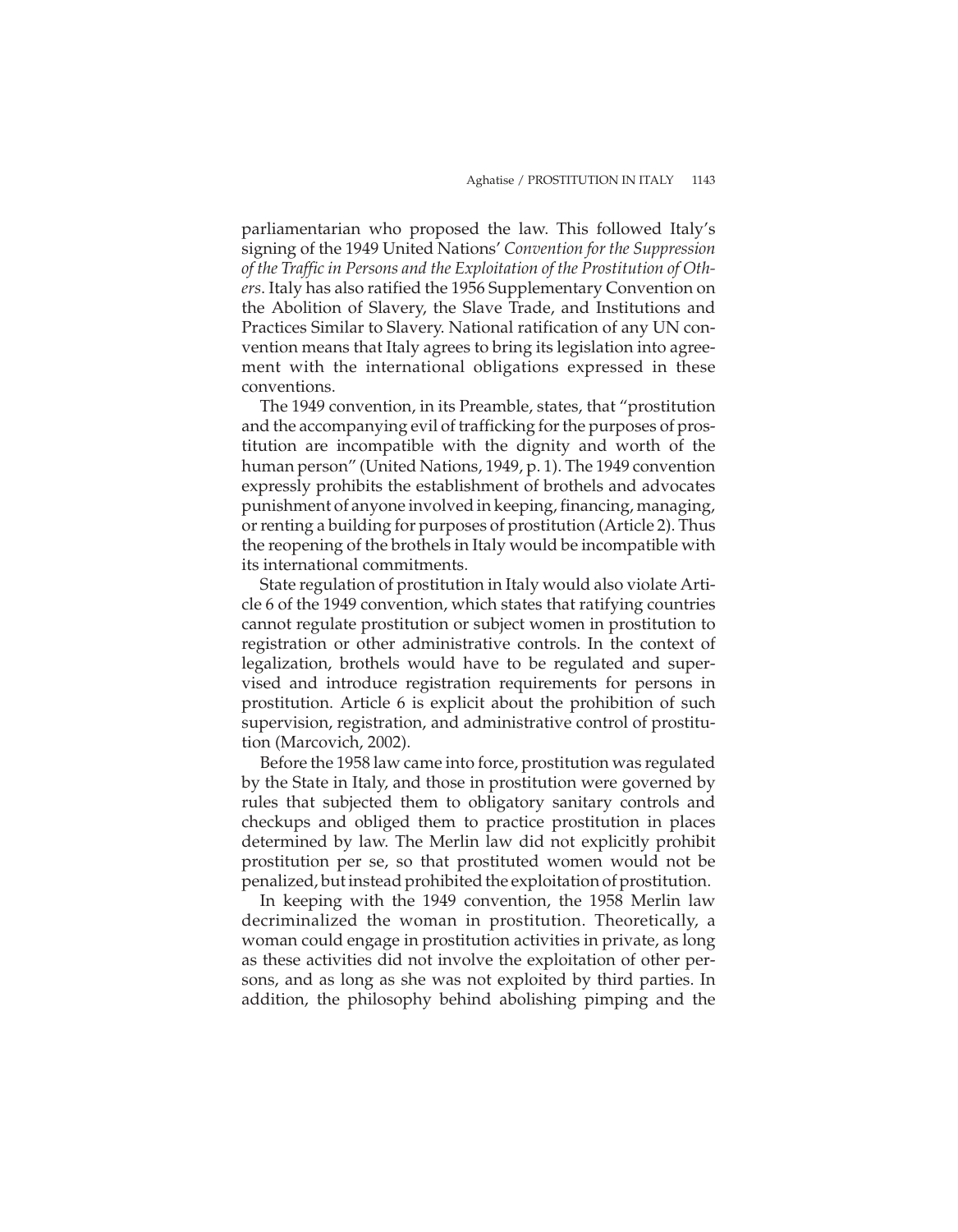brothels was meant to prevent violence against women. The brothels had proved to be oppressive places where abuse of women in prostitution was widespread. Instead of reducing the incidence of sexually transmitted diseases (STDs), as was originally claimed, brothels were concentrated centers of STDs where such diseases were most likely to be contracted. The brothels were difficult to control, and the medical and social regulations that were supposed to make them easier to manage were impossible to enforce. Rightly so, the brothels were seen to abuse human dignity and rights.

The 1958 decriminalization of individual women in prostitution and the closing down of the brothels were seen to safeguard the interests of women in prostitution and to protect them from police harassment and exploitation by third parties. It was thought that these initiatives would remove pimp control of women's bodies and give greater autonomy to the women in prostitution (Vitale, 1996).

If a woman was caught prostituting in the streets, she could be and was charged with committing obscene acts in public places, or acts against public morality. State repression, invoked under Article 1 of the Police Special Powers Laws Against Terrorism, consisted of police harassment, booking the women, confinement, forced residence, special surveillance, revocation of driving licenses, and expulsion orders from parts of Italy. An expulsion order usually meant that a woman charged with engaging in prostitution would not be allowed to enter the territory from which she had been expelled for at least 2 years. The effect of such an expulsion provision amounted to the woman, as an Italian citizen, being denied her citizenship in a portion of Italian territory. The expulsion order was later to become the main instrument used against foreign women involved in prostitution who, because they are not Italian citizens, are usually without identification papers and legal status in Italy and therefore are more easily expelled from Italian territory.

The recent call for the explicit legalization of prostitution and for the reopening of brothels in Italy is partly the result of significant changes in the prostitution situation of the past 10 to 15 years. Following government repression, Italian women retreated to apartment, massage parlor, and nightclub prostitution. Those who remained on the streets were a small contingent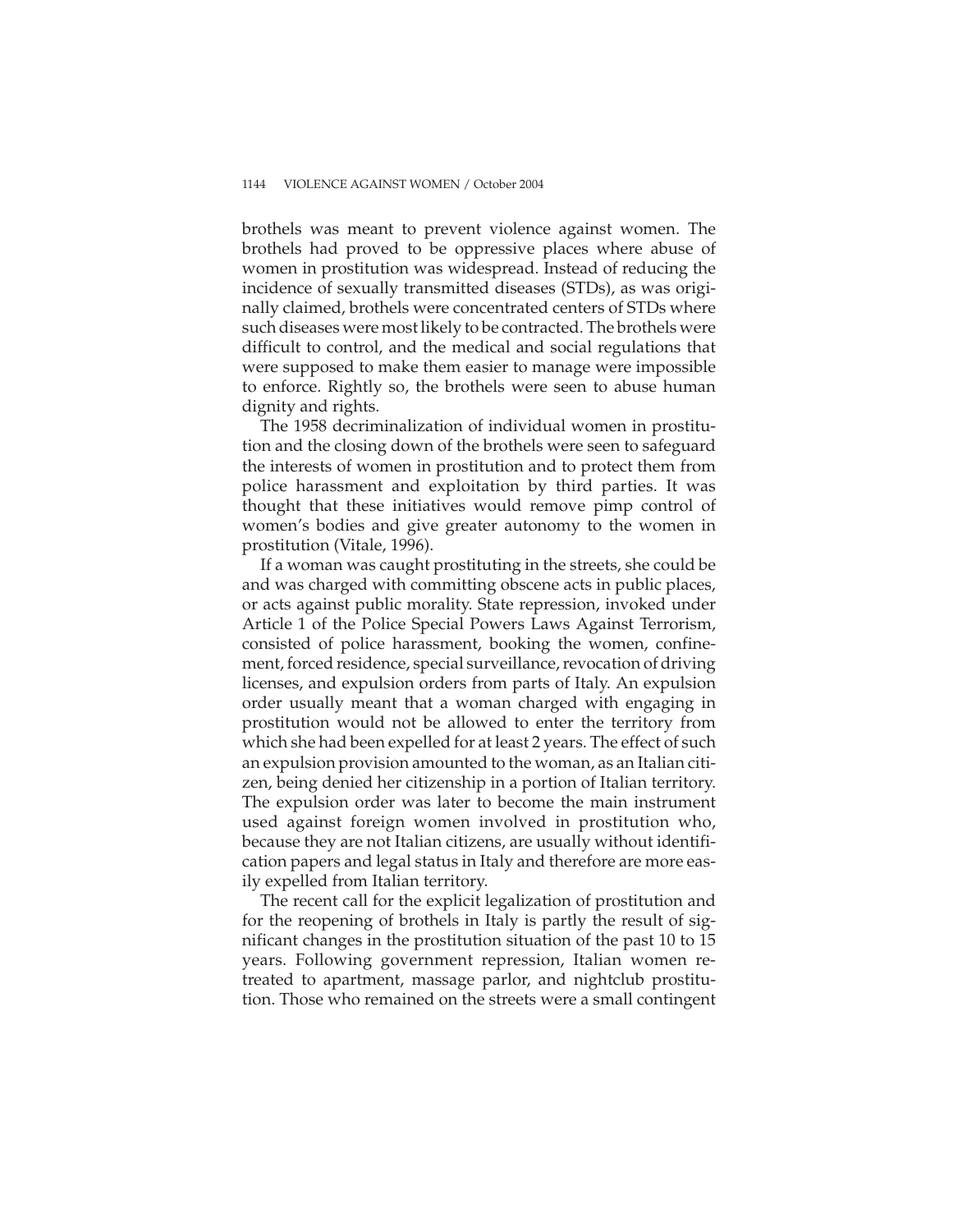of women addicted to drugs who prostituted to feed their habit. The end of the 1980s and the early 1990s brought the arrival of massive numbers of foreign women to the roadsides and changed the face of prostitution in Italy. Initially, foreigners in prostitution were trafficked from Latin America and Southeast Asia. These groups gave way to a massive influx of trafficked women from eastern Europe, especially from Albania and Romania; and from Africa, predominantly from Nigeria and Ghana, although many Ghanaian-trafficked women enter Italy with Nigerian passports. Today, Italy has a majority of Nigerian women in prostitution, with fewer women from Albania and other countries in eastern Europe, and large numbers of very young women and girls from different countries. Currently, foreign women and girls make up more than 95% of street prostitutes (E. Aghatise, 2002). This has made prostitution much more visible, especially considering that the highest number of women and girls are from Africa.

The high visibility of foreign women and girls in street prostitution reopened the call for legalization of brothels and for the control and regularization of street prostitution. Public protests have been organized in many northern Italian cities against street prostituted foreign women, beginning in the early to middle 1990s. The tendency has been to blame foreign women for the moral degradation in Italian cities, as embodied in street prostitution.

In 1990, calls for legalization of prostitution were made by European proprostitution groups, using arguments that decriminalization of the sex industry would better protect the health and security of women in prostitution. So-called prostitutes rights groups in Italy have called for the decriminalization of all aspects of prostitution, including brothels and pimping, because they allege that any regulation of prostitution interferes with women's freedom of movement and association. They also maintain that all laws against prostitution negatively affect the women and prevent them from organizing and from working together to extend protection to each other.

The major objectives put forward for legal changes and state control of prostitution include

• that women in prostitution will be able to organize themselves into syndicates to protect their employment interests, thus eliminating pimping and forming cooperatives to sell their services,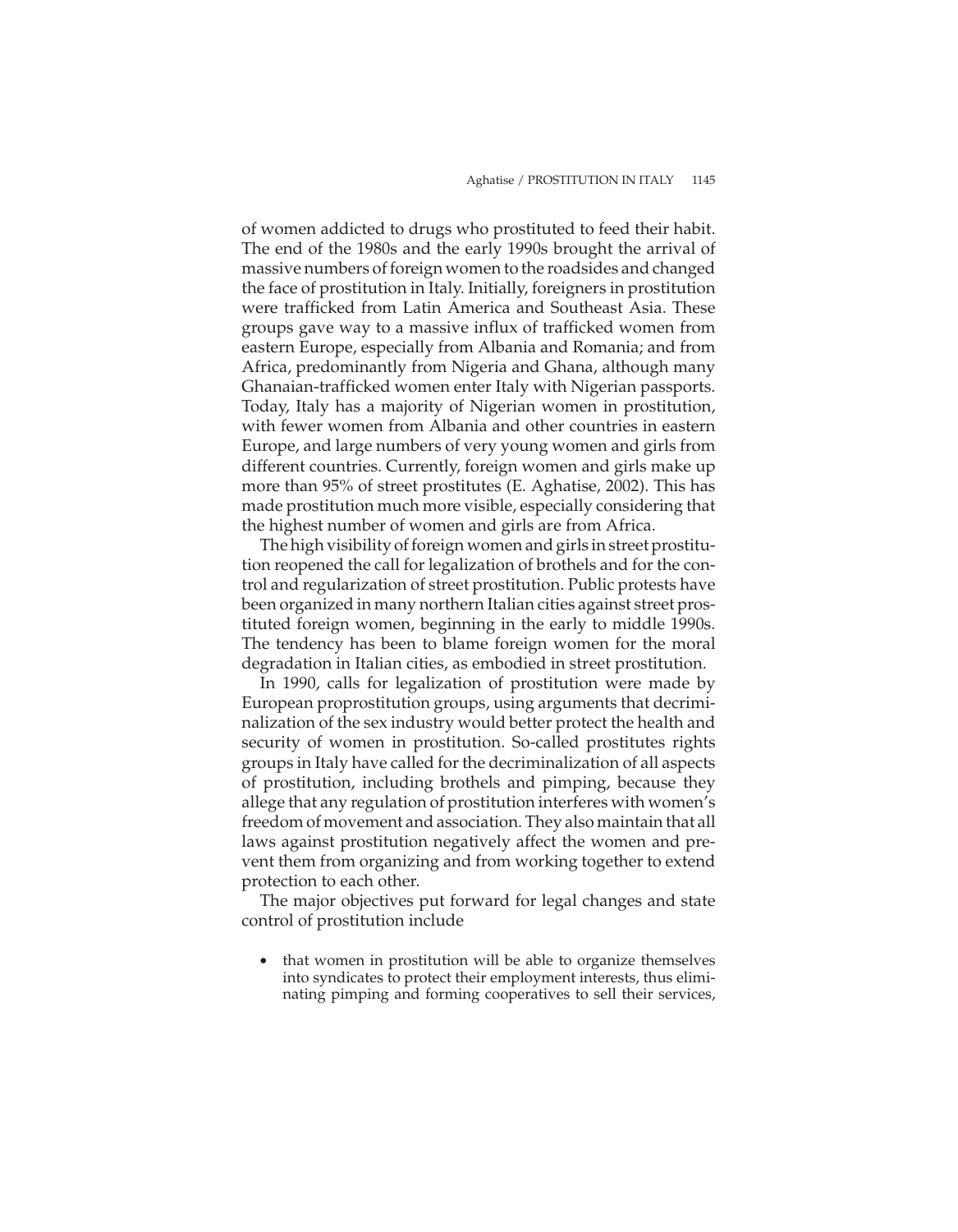#### 1146 VIOLENCE AGAINST WOMEN / October 2004

thereby enhancing their right to active participation in social life as respected workers;

- that state control would safeguard the interests of women in prostitution;
- that women in prostitution could obtain proper medical assistance;
- that state-legitimated prostitution would prevent violence, abuse, and exploitation of women in prostitution; and
- that legalization of prostitution and decriminalization of the sex industry would stop trafficking.

It was in this climate that the Italian Parliament formally reopened the debate in 2001 on Legge Merlin, and on the regulation of prostitution and the reopening of brothels, which many groups called for as solutions to foreign street prostitution. Groups and individuals have been deeply divided, with these disagreements cutting across party lines and affiliations. There have been a number of proposals put forth that are varieties on the theme of legalization/decriminalization of the prostitution industry.<sup>4</sup>

Many proposals call for the legalization of all aspects of prostitution, separating prostitution from trafficking and supporting the reopening of state-regulated brothels as an alleged way of controlling the spread of STDs and eliminating abuses in prostitution. Those who support this position see women in prostitution as being responsible for the spread of STDs, despite evidence to the contrary, and call for obligatory health controls and checkups for prostitutes. All the proposals call for elimination of street prostitution that some allege will disappear if brothels are reopened. Others argue that only prohibition of prostitution will eliminate street prostitution.

A greater number of left-wing politicians have called for explicit legalization of prostitution and reopening of brothels under state control and regulation, and for the designation of specific areas as prostitution zones. A member of the left-wing democrats has proposed that prostitution be regulated by labor law and treated as an employee/employer activity and also advocates the creation of cooperatives of women in prostitution (Grillini, 2002). Other proposals call, in various ways, for state involvement in regulating prostitution and for the explicit legalization of prostitution as an acceptable employment possibility for women. Only a couple of proposals call for the prevention and abolition of prostitution and for the provision of alternative employment possibilities for women in prostitution.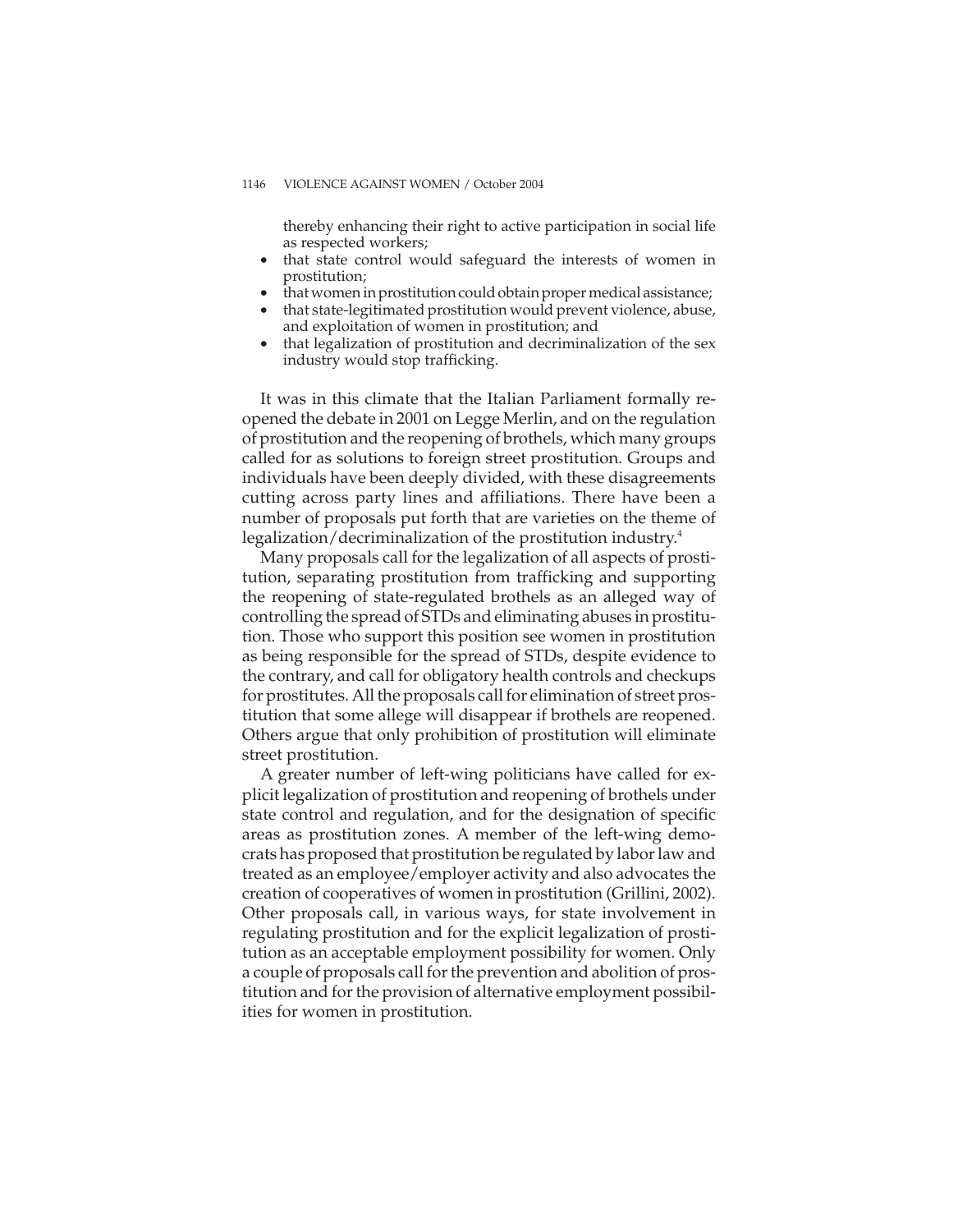### **PROPOSAL NO. 3826**

The main proposal (Law Proposal  $N^{\circ}$  3826, p. 9) is presented by Minister of Equal Opportunities, Stefania Prestigiacomo, and supported by the government and a majority in Parliament. The Proposal is based on the changed reality of prostitution in Italy during the past 10 years, with promoters maintaining that the 1958 Merlin law must be brought into line with these changes. Others argue that the involvement of criminal organizations, the increase and visibility of street prostitution, and the spread of serious STDs necessitate the legal changes contained in Proposal No. 3826.

Proposal No. 3826 aims to shift prostitution from the streets to private apartments, permitting prostitution in private places, and sanctioning what would amount to private brothels in condominiums. It prohibits prostitution in public places but allows a woman to practice prostitution in a private apartment, with the assistance of anyone else who is in prostitution. Any person in prostitution who gives assistance without profit or gain to another person in prostitution is not considered a pimp. Rather, this is considered a form of self-help, and persons in prostitution are allowed to assist other women in their prostitution activities.

Promoters of Proposal No. 3826 contend that they are not calling for the legalizing of prostitution or of brothels. Yet the situation of allowing women to assist each other in apartments is, in fact, an endorsement of the current Nigerian trafficking situation in which Nigerian women are recruited and exploited in prostitution by madams who were in prostitution themselves and now assist their countrywomen into prostitution in Italy.

In presenting Proposal No. 3826, its advocates state that it respects the 1949 UN convention. However, the Proposal removes the penalties for renting apartments at market rates for purposes of prostitution and allows condominium owners and associations to vote affirmatively that units within their buildings can be used for prostitution purposes. This violates Article 2 of the 1949 convention that binds ratifying countries to punish any person who "knowingly lets or rents a building or other place or any part thereof for the purpose of the prostitution of others."

Because prostitution is outlawed in public places, public solicitation is a crime. Proposal No. 3826 penalizes clients who solicit sex from street prostitutes as well as women who sell sex in public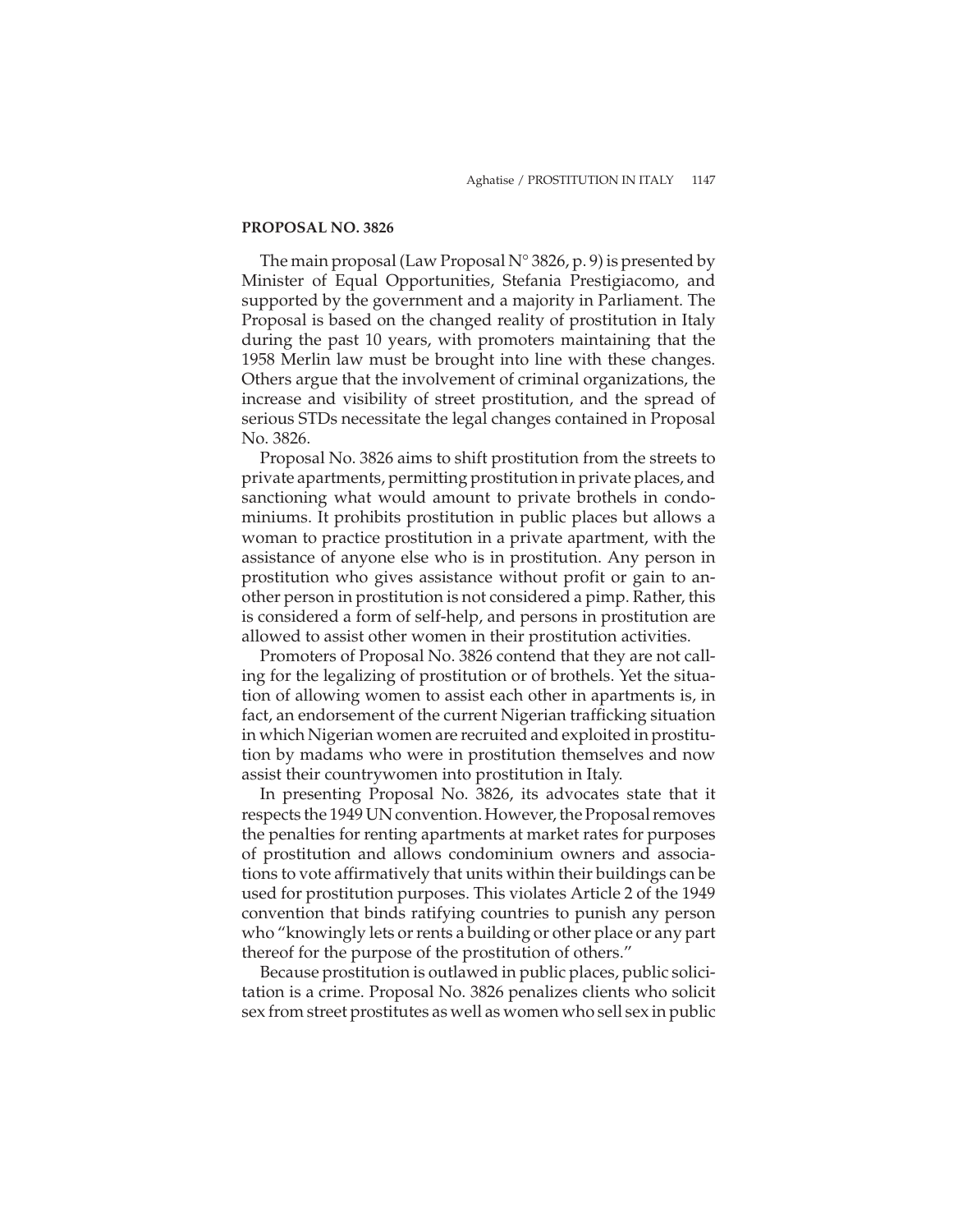places. On a first offense, both are subjected to administrative sanctions in the form of fines. However, on a second offense, the women can be charged, arrested, and imprisoned, whereas the buyers are only subject to increased fines.

In a rather contorted exercise of legal reasoning, Proposal No. 3826 introduces a section titled "Evaluation of the Degree of Guilt" (Valutazione del grado di colpa), which addresses illnesses or death alleged to be transmitted by those in prostitution. This article, to be added to Article 590 of the Italian Penal Code, states,

In cases provided for by Articles 589 and 590, where death or illness is caused by pathogenic agents, which have been sexually transmitted by subjects who usually exercise prostitution, the Judge, in evaluating the degree of guilt (of the accused person), shall take into consideration the medical check-ups undertaken (by the accused) and the frequency of such check-ups. (p. 9)

Implicit in the wording of this provision is an indirect obligatory requirement for women in prostitution to undergo frequent medical checkups, controls, and tests because, otherwise, they risk being convicted of culpable homicide or culpable personal injury to a client who may die or fall ill from STDs.

Supporters of Proposal No. 3826 contend that Article 590 is worded in such a way as to respect the Italian government's commitment to the 1949 convention, particularly Article 6 that forbids "any exceptional requirements for supervision or notification" of persons in prostitution. However, the effect of Article 590 can easily be interpreted to mean exactly that which it claims to avoid—a requirement that obliges women in prostitution to ensure that their medical checkups are current and frequent. Technically, the State is mandating current and frequent medical checkups for women in prostitution if they want to avoid culpable homicide or culpable personal injury to a client who may die or fall ill from STDs.

Although Proposal No. 3826 does not explicitly mandate medical monitoring of women in prostitution, it sends the message that women who do not undergo frequent checkups can be held more liable for the transmission of illness or death to their clients. Thus, such a provision makes medical examinations obligatory in an indirect sense. More to the point, this provision blames only women for the transmission of STDs that may cause illness or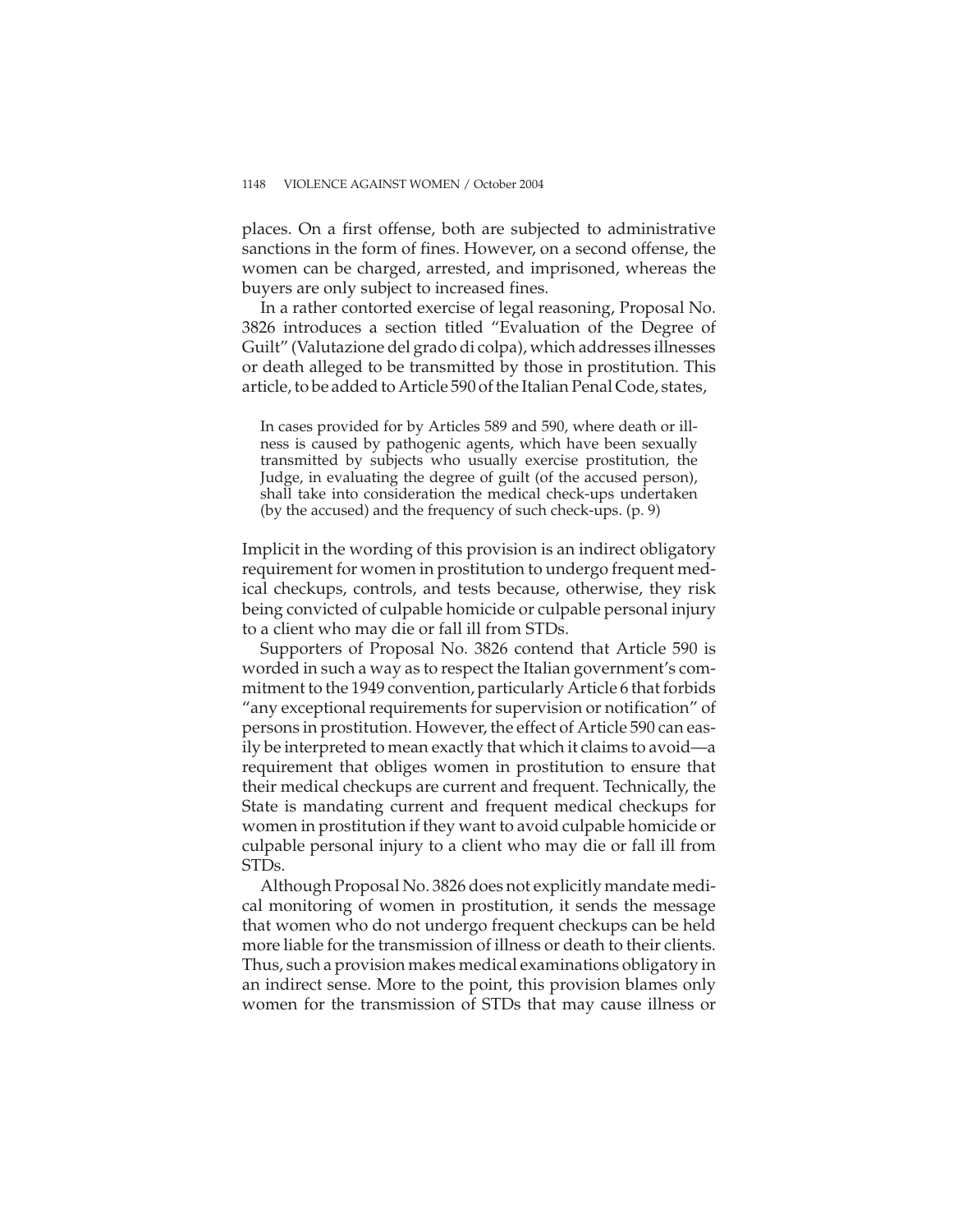death, ignoring the fact that most STDs are transmitted to women in prostitution by their male buyers.

Parliamentary Proposal No. 3826 is an indirect way of monitoring women in prostitution and of reopening brothels in Italy. Most apartment owners will likely not allow prostitution to be practiced in residential buildings in which they own apartments, if for no other reason than a feared reduction in property values. It follows, then, that whole buildings would emerge in specified areas that would become central concourses of prostitution activities, permitted in multiple apartments throughout the buildings, thus re-creating brothels that the proposal purports to avoid. Although the proposal does not explicitly provide for direct state regulation of prostitution, the effects of its implementation would amount to that. Ensuring that women engage in prostitution activities in private apartments in concentrated apartment buildings devoted to prostitution would entail further regulations.

Within the context of the international trafficking of women and girls for prostitution in Italy, these arguments are especially deceptive because they do not have any basis in human rights or in practical solutions to prostitution and trafficking (Raymond, 2003). Studies from Australia, where some states have legalized brothels, have shown that legalization of brothels has not ensured rights or protections for women, nor do women in prostitution control the sex industry. The introduction of legal brothels in Australia, begun as small-scale enterprises, has mushroomed into megabrothels, led to increased exploitation of women and children, and contributed to a higher incidence of trafficking for prostitution, creating a range of other problems (Sullivan & Jeffreys, 2001).

The argument that regulation of prostitution better protects women in prostitution is deceptive. Prostitution itself is a form of violence against women and a negation of women's fundamental human rights. Studies have shown that women in prostitution, whether in private apartments, hotel rooms, sex clubs, massage parlors, or in large megacenters of prostitution activities, still experience many forms of violence (Raymond et al., 2002). In a male-dominant culture, prostitution denies equality to women by treating the female body as an instrument of commerce.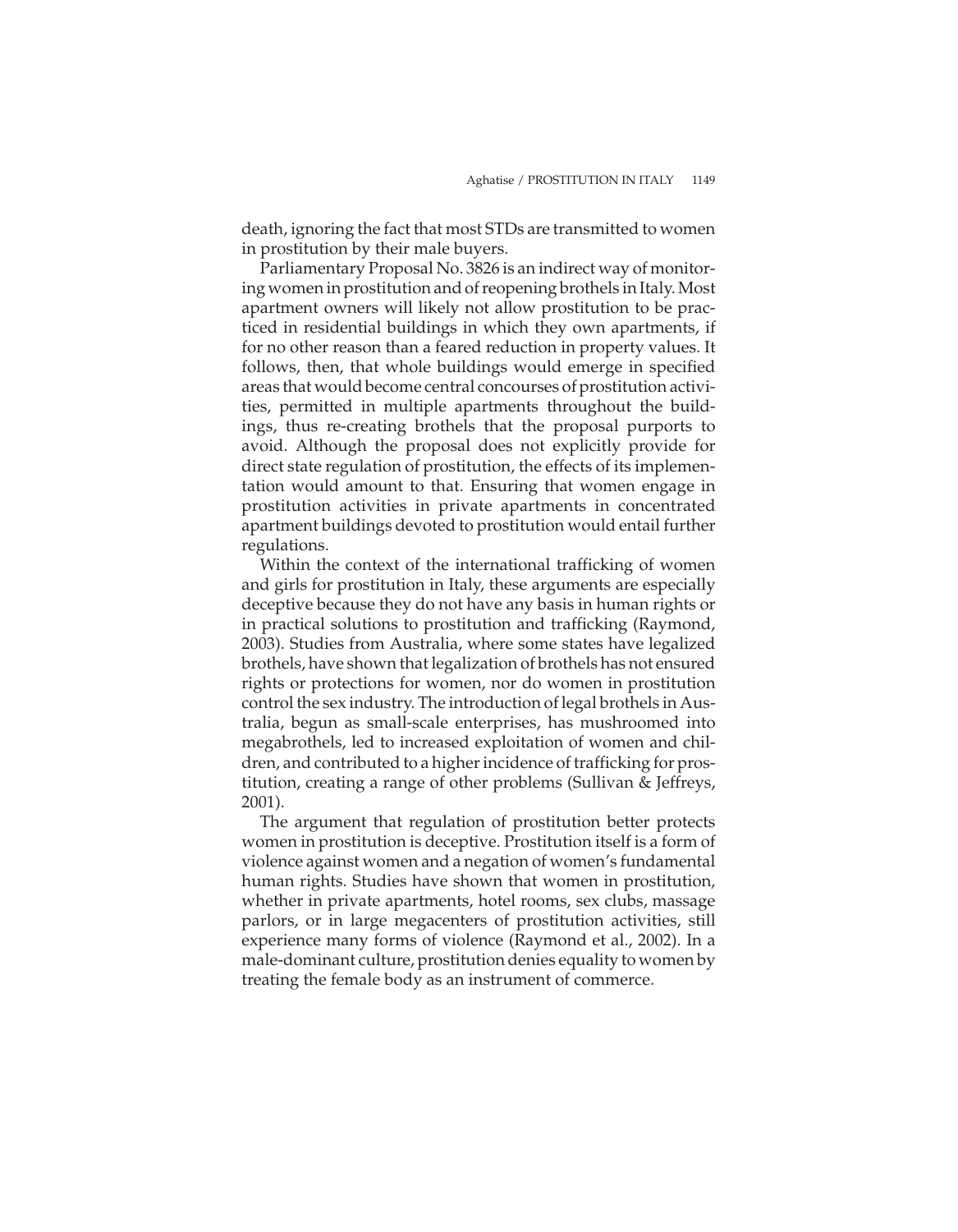#### 1150 VIOLENCE AGAINST WOMEN / October 2004

On a practical level, to allow for the creation of brothels by other names would mean that traffickers would have the possibility of legally importing what in Italian are called *manodopera* (work hands) to fill the brothels. Women and girls could thus be brought into the country with regular employment contracts and shut away in private apartments where they could be made to work until death or disease releases them. With the Nigerian women, the fear instilled in them by the voodoo rites and the physical violence to which they are subjected would certainly be used to encourage further trafficking of women and minors into prostitution. It is also easy to imagine how trafficking, which would now be legitimated as "migration for sex work," would become better organized and less difficult for the traffickers, carried out with the blessing and legal support of the government.

Localizing and locating prostitution in private apartments would also have the effect of further driving the victims underground. Currently, women in roadside prostitution can at least meet people on the streets who may be willing to assist them. Because women in prostitution come into contact with individuals, NGOs, and the police, they may also come into contact with information about how they can obtain assistance. The current ability of victims to access Article 18's Social Protection Programs has often been made possible by people willing to help them. In some cases, police intervention on the road has also helped women escape their pimps and madams.

If apartment brothels are legalized, trafficked women and girls could be regularly put out of view, thus not coming into contact with police or members of the general public. Nigerian or eastern European women do not speak Italian, have no contacts in Italy other than that of their exploiters, and have had their travel documents seized. Under the regime of Proposal 3826 or other forms of legalization, they would have far fewer possibilities to exit untenable brothel situations. Reopening of apartment or other brothels would drastically reduce the positive effects of programs currently being used in Italy to protect victims and might even cause these programs to cease because under these proposed legal regimes, victims would be presumed to be voluntary "sex workers" who need no protection.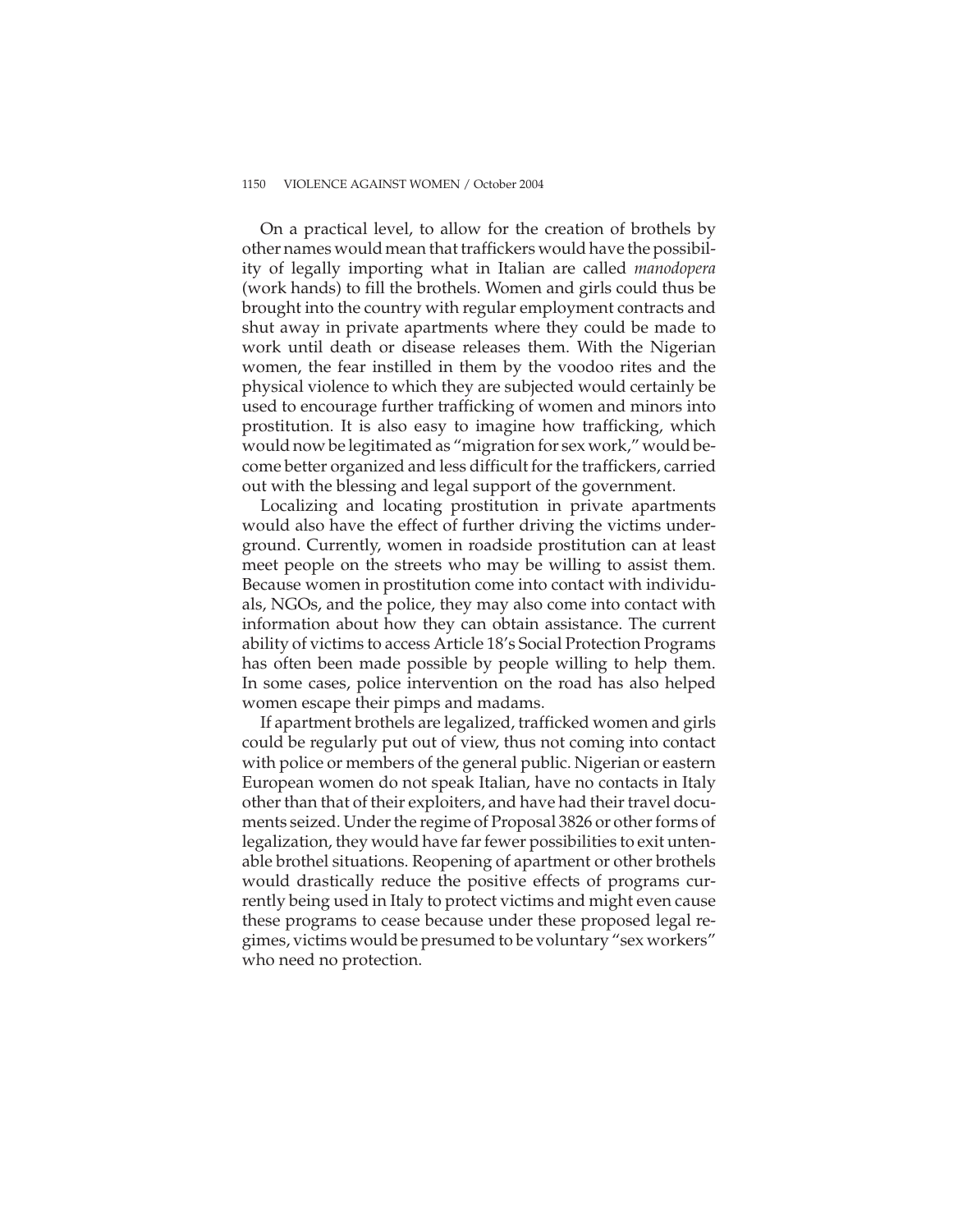# **THE WAY FORWARD: STRATEGIES FOR COMBATING AND PREVENTING TRAFFICKING AND PROSTITUTION**

The Italian Social Protection Program (Article 18) has been a primary tool in assisting victims. It has been successful because it is based on the reality of women's lives in prostitution, and the fact that the system of prostitution is a form of modern slavery. Instead of trying to legalize and regulate prostitution, the Italian government should work to make the social protection program better and fill certain holes in the system.

For example, in the Italian model, the collaboration between government agencies, NGOs, religious institutions, and the police is a good example of the networking necessary to combat trafficking. The investigation and prosecution sides of the Italian model, however, are not so satisfactory. Considering the gravity of offenses committed by traffickers, terms of imprisonment are too lenient. Victims, who risk their lives to cooperate in investigations, overcoming fear of facing the police and reporting their traffickers, find that in a matter of a few months traffickers can get out of jail having succeeded in negotiating the terms of their sentencing.

In addition, the Turin Municipal Council and NGOs that manage victims' cases should be able to obtain redress on behalf of victims and also sue for expenses because the costs of working with victims are very high. The property of the exploiters should be seized to give financial aid to victims and help pay for victims' legal services. Also needed are more community housing facilities, better funding of agencies and NGOS working with victims, and more education and employment programs that integrate language and writing skills to equip victims to speak and read in Italian.

The process of obtaining residence permits for victims should also be expedited because currently the magistrates take too much time to issue residence documents. It is also a grave injustice that at the same time that victims are expelled from the country, traffickers and madams who have been tried in court, found guilty, and sentenced continue to live in Italy with residence permits and the possibility that they may traffic victims again.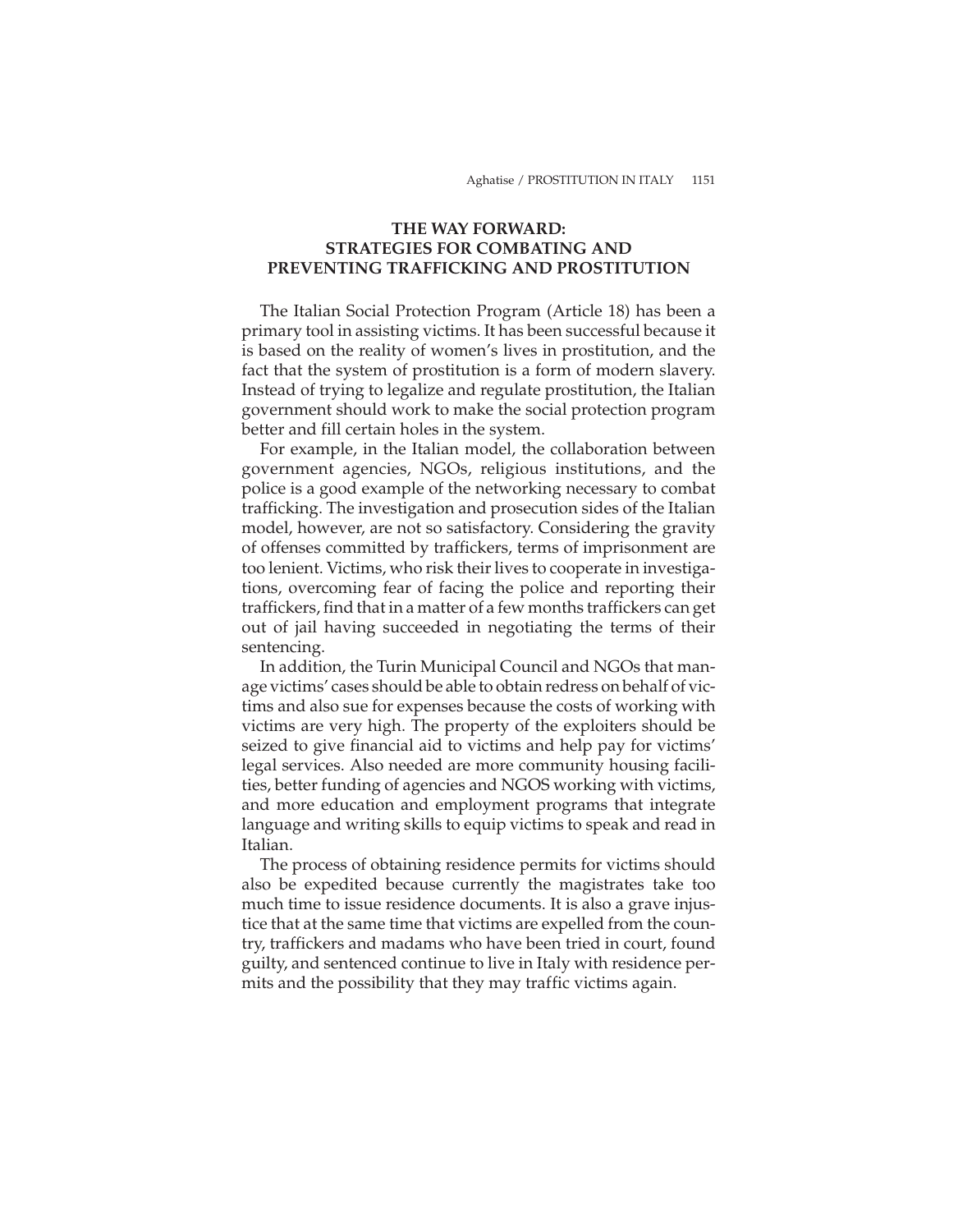#### 1152 VIOLENCE AGAINST WOMEN / October 2004

Prevention is the best way to combat trafficking, warning potential victims and others about the methods of traffickers and the ways in which they are able to create victims. It is necessary to carry out more information campaigns in the victims' countries of origin using films and information jingles to warn people of the dangers they face in going abroad to work. IROKO's project to combat trafficking and prostitution, in collaboration with the network of other NGOs in Italy and the social protection program for victims, will not be effective unless there is a corresponding level of antitrafficking activity in the victims' countries of origin.

Preventing trafficking in countries such as Nigeria will not succeed unless official corruption, which fuels trafficking, is addressed. Intergovernmental collaboration should also make it possible for the criminal records of traffickers who are penalized in Italy to be made available to authorities in Nigeria.

In the context of prevention, the hardening of immigration laws now in force in countries of destination will worsen matters for victims. Regularized legal migration is one way of reducing trafficking by promoting more liberal legal entry and sustainable work for migrants to western countries. It is also necessary to initiate more employment projects in countries of origin to help people remain at home instead of leaving their countries. Of course, all antitrafficking measures will be short term without long-term solutions to female poverty that make women and girls vulnerable to the persuasions of traffickers.

It is also hoped that countries will follow the example of Sweden in penalizing the men who buy women for commercial sexual exploitation. As part of a larger Violence Against Women Act, Sweden has passed a groundbreaking law on prostitution outlawing the purchase of sexual services (see Ekberg, 2004). Sweden's law focusing specifically on the male customer, titled the Act Prohibiting the Purchase of Sexual Services, is unique and innovative.

Coming initially from the Swedish women's movement, which had been pressing legislators for almost 2 decades to make the prostitution buyer criminally liable, the Act carries a 6-month maximum sentence, while the minimum sentence is a fine, equivalent to 50 days' income. The law is gender neutral; however, all cases reported so far have involved male customers of women in prostitution. The law has made trafficking an unprofitable activ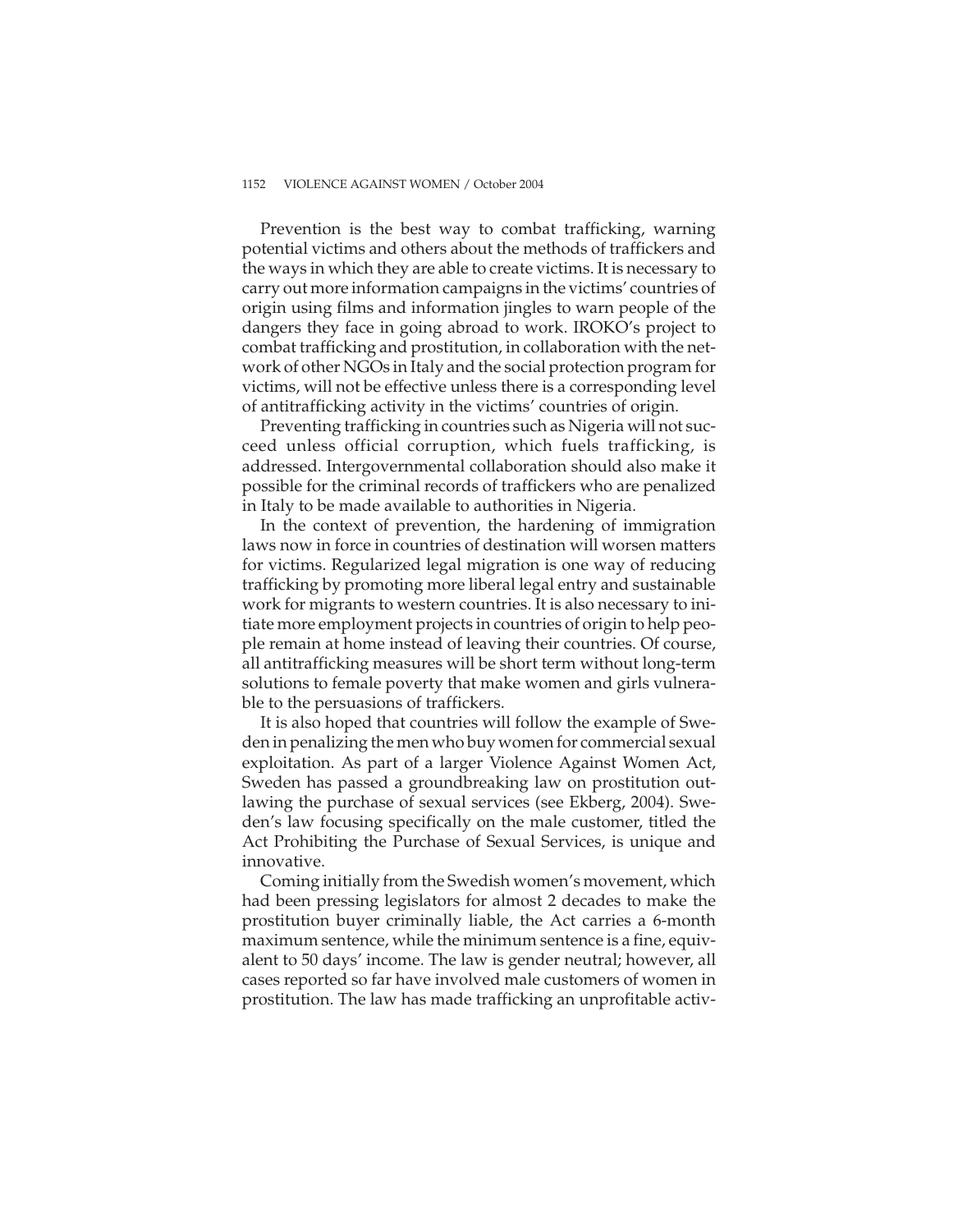ity in Sweden because it has had a chilling effect on the male demand for prostitution, making it very difficult for traffickers to do a flourishing business there (National Criminal Investigation Department, 2003).

This article maintains that prostitution is violence against women just as battering, rape, and sexual exploitation outside the context of prostitution are forms of violence against women. In fact, prostitution could be said to be a more egregious form of violence against women because battering, rape, and sexual exploitation are intrinsic to the act of prostitution. We need a global recognition that prostitution is a violation of women's human rights and is inherently a violation of women's dignity as persons.

The legitimation of prostitution and its promotion as an employment option have been direct causes of the international trafficking of women and children for prostitution. In a global patriarchal society, which tolerates male use of female bodies as disposable commodities, to express outrage and call for an end to trafficking of women and children is contradictory and incoherent unless we first put a stop to the commercialization of women's bodies in prostitution.

### **NOTES**

1. The Netherlands, Germany, Austria, Denmark, Greece, and Switzerland have various forms of legalized or decriminalized prostitution. Italy is debating legalization.

2. Although Italy's recent initiative to legalize brothels was launched by the conservative center-right National Alliance Party of Sylvio Berlusconi, legalized prostitution is supported by the left-wing Italian Communist Party (Partito Comunista), the Reformed Communist Party (Rifondazione Communista), the Green Party (Verdi), the left-wing Democratic Party (Democratici di Sinistra), the Ulivo Party, and La Margherita Party.

3. Twenty families in different parts of Nigeria were interviewed in this study. Fifteen of the families are from the South Central Zone of Nigeria from which most Nigerian trafficked victims come.

4. See Proposals No. 2885, 2323, 3826, 2385, 2358, and 2359 on the Italian Parliament Web site, www.parlamento.it

### **REFERENCES**

Abbott, G. C. (1979). *International indebtedness and developing countries*. New Delhi, India: Vikas Publishing House.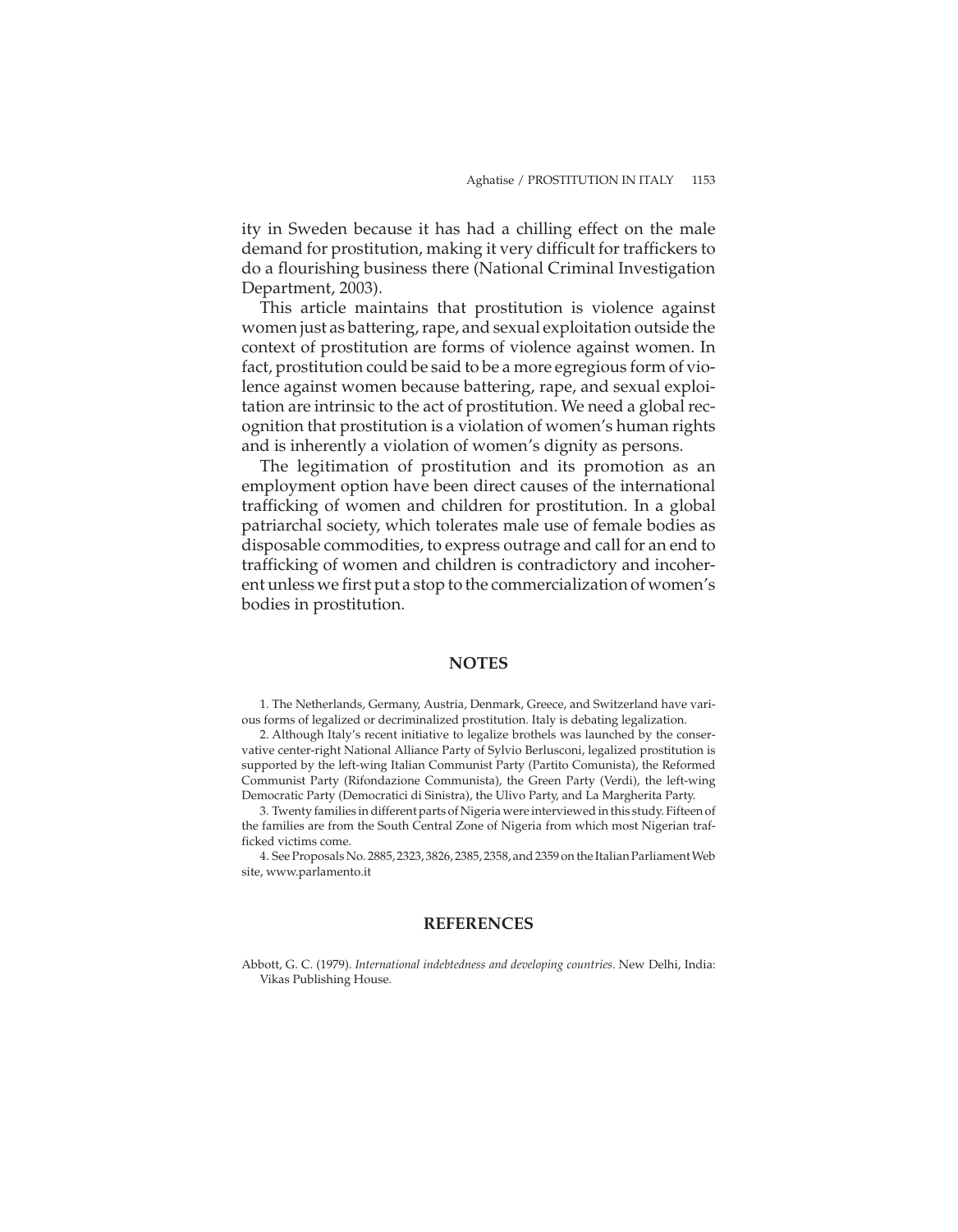#### 1154 VIOLENCE AGAINST WOMEN / October 2004

- Aghatise, E. (2001). *Research and case studies on the international trafficking of Nigerian women and girls for prostitution in Italy* [La prostituzione Nigeriana in Italia]. Unpublished report. Turin, Italy: Associazione IROKO.
- Aghatise, E. (2002).*Provision of assistance to victims, best practices study, and inter-agency cooperation in combating traffic in women in Italy*. Unpublished report. Turin, Italy: Associazione IROKO.
- Aghatise, I. O. (1992).*Nigeria's external debt burden and scope for reduction: An empirical analysis*. Unpublished master's thesis, University of Port Harcout, Nigeria.
- Comboniani Missionaries. (2003, June 11). *Documento dei Missionari Comboniani sui diritti degli immigrati*[Document of the Combonian missionaries on the rights of immigrants]. Castel Volturno, Caseta, Italy: Author.
- Ekberg, G. (2004). The Swedish law that prohibits the purchase of sexual services: Best practices for prevention of prostitution and trafficking in human beings. *Violence Against Women*, *10*, 1187-1218.
- Ekeoku, N. I. (1985). Government external borrowing in the Nigerian post-boom era: Some simulation results and implications. *Nigerian Journal of Economic and Social Studies*, *28*, 10-15.
- Frantz Fanon Centre. (2000). *Clinical reports*. Turin, Italy: Author.
- Grillini, F. (2002).*Proposta di legge No 2985* [Legislative proposal] *of 8 July 2002* (XIV Camera dei Deputati). Available at www.parlamento.it
- Italian Parliamentary House of Deputies. *Law proposal No. 3826*. Retrieved July 7, 2004, from www.camera.it/\_dati/leg14/lavori/stampati/pdf/14PDL0042410.pdf
- Marcovich, M. (2002). *Guide to the UN convention of 1949 for the suppression of the traffic of persons and of the exploitation of the prostitution of others*. North Amherst, MA: Coalition Against Trafficking in Women (CATW). Retrieved June 22, 2003, from http://action. web.ca/home/catw/attach/Guide%20to@20UN%20C\_vention-singl.pdf
- National Criminal Investigation Department. (2003). *Situation report No. 5 on trafficking in women, 2002*. Stockholm: Author.
- Ojo, M. O. (1989). Nigeria's external debt problems: A review of management efforts and prospects. *CBN Economic and Financial Review*, *27*, 7-9.
- Oyejide, T. A., Soyode, A., & Kayode, M. O. (1985). *Nigeria and the IMF*. Ibadan, Nigeria: Heinemann Education Books.
- Raymond, J. G. (2003). Ten reasons for not legalizing prostitution and a legal response to the demand for prostitution. In M. Farley (Ed.), *Prostitution, trafficking, and traumatic stress* (pp. 315-332). Binghamton, NY: Haworth.
- Raymond, J. G., D'Cunha, J., Dzuhayatin, S. R., Hynes, H. P., Ramirez Rodriguez, Z., & Santos, A. (2002). *A comparative study of women trafficked in the migration process: Patterns, profiles and health consequences of sexual exploitation in five countries (Indonesia, the Phillipines, Thailand, Venezuela, and the United States)*. North Amherst, MA: Coalition Against Trafficking in Women (CATW). Retrieved January 23, 2003, from http:// action.web.ca/home/catw/attach/CATW%20Comparative%20 Study%202002.pdf
- Sullivan, M., & Jeffreys, S. (2001). *Legalizing prostitution is not the answer: The example of Victoria, Australia*. North Amherst, MA: Coalition Against Trafficking in Women (CATW). Retrieved April 10, 2003, from http://action.web.ca/home/catw/attach/ AUSTRALIAlegislation20001.pdf
- Turin Municipal Council. (2002).*Office for Foreigners and Nomads report*. Turin, Italy: Author.
- United Nations. (1949, December 2). *Convention for the suppression of the traffic in persons and the exploitation of the prostitution of others* (Approved by the General Assembly Resolution 317 [IV]).
- Vitale, M. A. Q. (1996, December). *Profili giuridici della tratta di esseri umani* [Judicial profile of trafficking in human beings]. Paper presented at Caritas Italiana - Migrantes - Unione Superiore Maggiori d'Italia [Italian Union of Major Superiors] - Unione